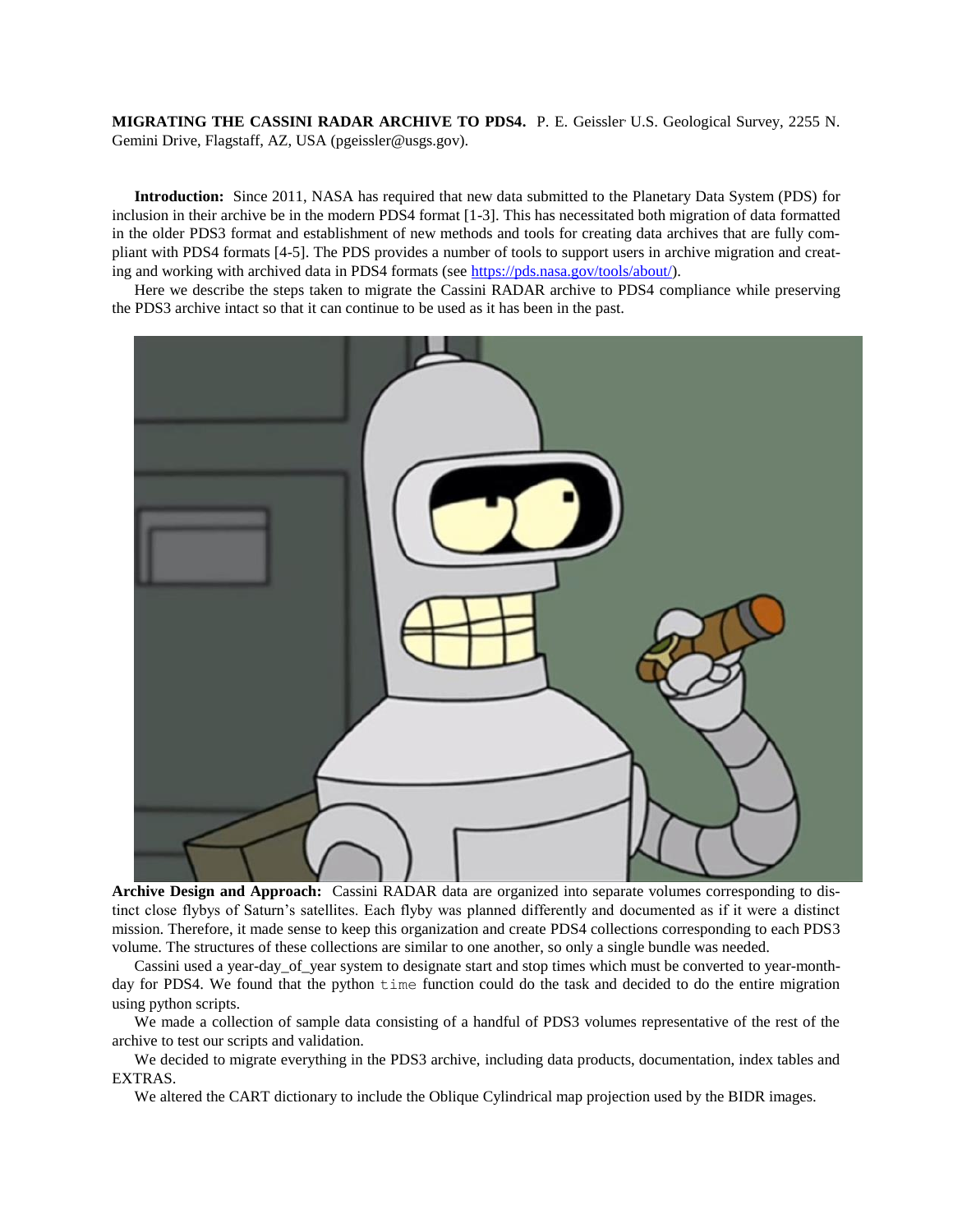**Generating PDS4 Labels:** We used the PDS4 Generate tool (now known as MILabel) to produce PDS4 labels from PDS3 label input. The steps involved are detailed in [6]. First we used Oxygen XML Editor to write prototype labels for each of our 53 distinct file types, including all the information available from the PDS3 labels along with relevant citation and context information. After verifying that the labels were valid and correctly represented the data products in the PDS4 Viewer, we converted them to generalized label templates by replacing the product-specific information with Apache Velocity variables and expressions [6]. To test our templates, we used the PDS4 Generate tool together with our templates to re-create our prototype labels.

Next we wrote 53 python scripts to hunt down each file type in our test archive, match them with the correct template, and generate PDS4 labels. For data products with PDS3 labels, the scripts ran the Generate tool to extract specific information from the PDS3 labels for use in the corresponding PDS4 labels. For ancillary files without PDS3 labels, we made generic templates and used python to replace variables such as  $$file_size$  with the actual file size.

**Generating Inventories, Collections, and Bundle:** Inventories were produced by walking through each volume in our test archive, reading each xml file, and writing the urn to a collection\_inventory\_#volume file preceded by status and anteceded by the version number as determined from the file name.

Collection labels were next generated using a generic collection label template and replacing variables with the correct urn, inventory file name, number of inventory records, collection type, md5 checksum and current date, all computed with python.

The bundle was also produced from a generic template, with the bundle member entries appended by walking through the volumes in our test archive.

**PDS Review:** The Cassini RADAR data had already been through a science review, but needed another pair of eyes on the PDS4 implementation. The PDS Atmospheres Node provided a careful review. Their most important suggestion was to further subdivide our collections so that data, documents, and ancillary files were in separate collections. They also pointed out that certain strictly PDS3 files such as FMT files should not be migrated at all.

We made the changes suggested, reviewed the revisions and were set to migrate the entire archive.

**Audit:** Prior to the migration, a complete audit of the Cassini RADAR archive was carried out by the PDS Cartography and Imaging Node. They compared our holdings to those at JPL, eliminated superseded volumes, and added or updated volumes that had fallen behind to be sure that we were migrating all the data that should be migrated and no data that should not. The full audited archive was then copied to a scratch disk for migration and validation.

**Migration and Validation:** Migration simply consisted of running the scripts on the full archive, capturing the output into text files, and checking to see that everything completed correctly.

Validation was trickier. Many of the data products are stored as compressed .ZIP files for quicker download and had to be inflated for product level validation. Even with a relatively small archive of ~14,000 items, the PDS Validate tool took about 36 hours to complete. The Validate tool was run with the PDS4 Bundle rules applied to enforce referential integrity checking.

**Errata and Oddballs:** Validation of the complete archive found several errors among data products that were not included in our sample data set. For example, the length of the first field of INDEX.TAB changed twice during the course of the mission so a script was written to make them consistent. Many CSV files used '-Inf' as a marker for bad data, so a script was written to replace those markers with '-9999' to be PDS4 compliant. Two ASCII tables had a few obviously wonky values that were replaced with '-9999' by hand-editing.

Other errors could be fixed by modifying the PDS4 label rather than the data product. A couple of binary tables had PDS3 labels that incorrectly reported the number of records in the table. One binary image could only be accommodated by including

<error\_constant>NaN</error\_constant> among the <Special\_Constants>.

We also altered the archive deliberately, for example replacing the essential Software Interface Specifications with PDF/A versions to be PDS4 compliant. We replaced each volume's CUMINDEX.TAB with the final mission CUMINDEX.TAB for utility and consistency.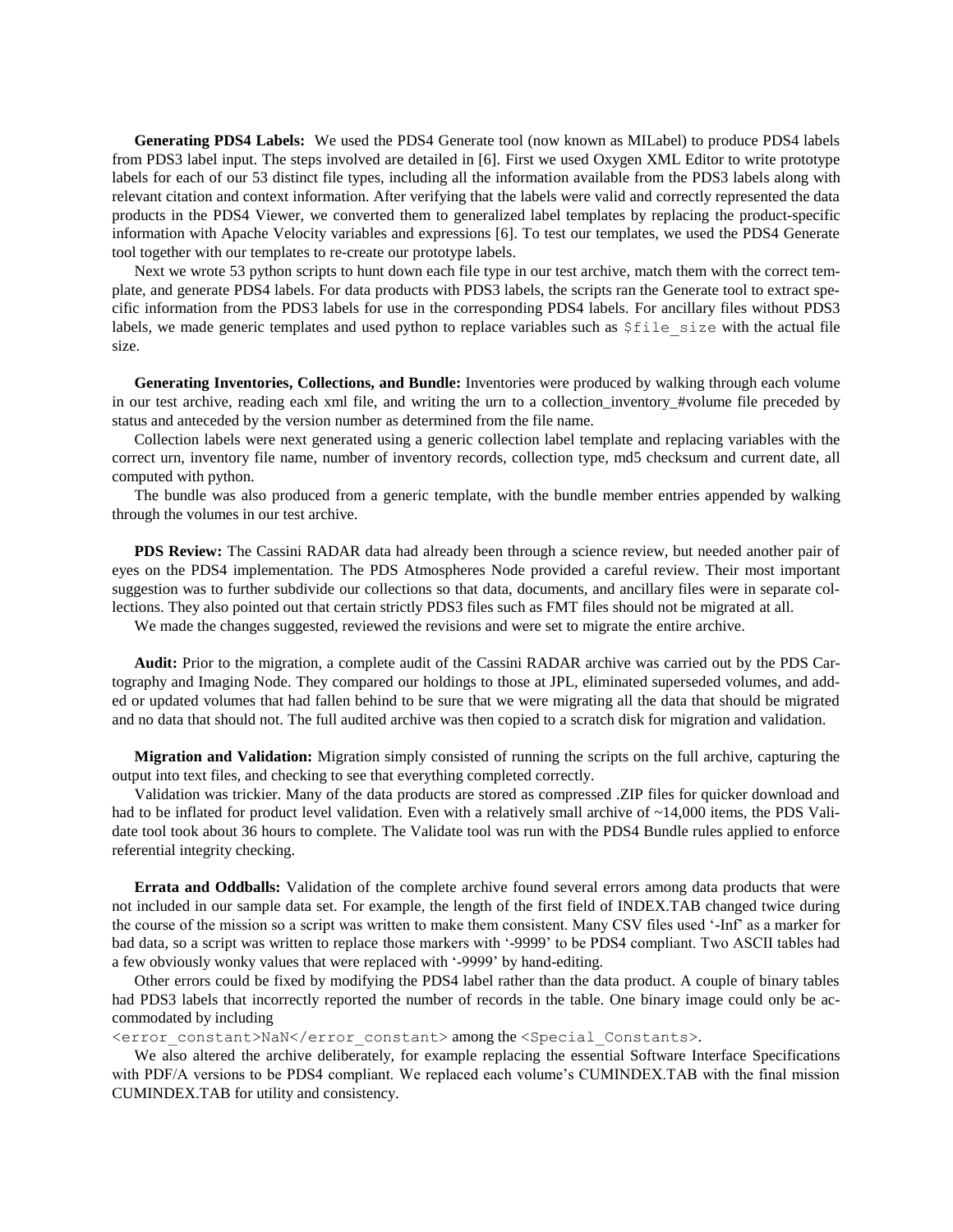All these modifications are recorded in the text file PDS4 errata.txt to facilitate synching our altered archive with the archive currently offered online.

**Last Steps:** Now that we have a PDS4 archive that passes validation, we have two more steps to complete in order to pass the finish line. The first is to obtain a DOI number from the PDS Engineering Node (EN) and include it in our bundle.xml. Second is to have the archive harvested into the PDS4 database, a task that will also be undertaken by the EN.

**Acknowledgments:** This task could not have been accomplished without the help and advice of Lyle Huber and Nancy Chanover at the PDS Atmospheres Node, Lisa Gaddis, Trent Hare, David Mayer, John Blalock, Glen Cushing and Melody Hartke at the PDS Cartography and Imaging Node, and Jordan Padams, Richard Chen, Cristina de Cesare and Emily Law at JPL.

**References:** : [1] Crichton et al. (2011) *EPSC Abstracts*, 6, #1733. [2] Beebe et al. (2010) AAS-DPS meeting #42, id.37.02; Bulletin of the American Astronomical Society, Vol. 42, p.967. [3] Hughes et al. (2018) Planetary & Space Science 150, pp. 43-49. [4] The PDS4 Data Provider's Handbook,

(https://pds.nasa.gov/datastandards/documents/dph/current/PDS4\_DataProvidersHandbook\_1.11.0.pdf). [5] Plane-tary Data System Standards Reference, 1.9.0 [\(https://pds.nasa.gov/pds4/doc/sr/current/\)](https://pds.nasa.gov/pds4/doc/sr/current/). [6] Geissler (2019) 4<sup>th</sup> Planetary Data Workshop, abstract 7103.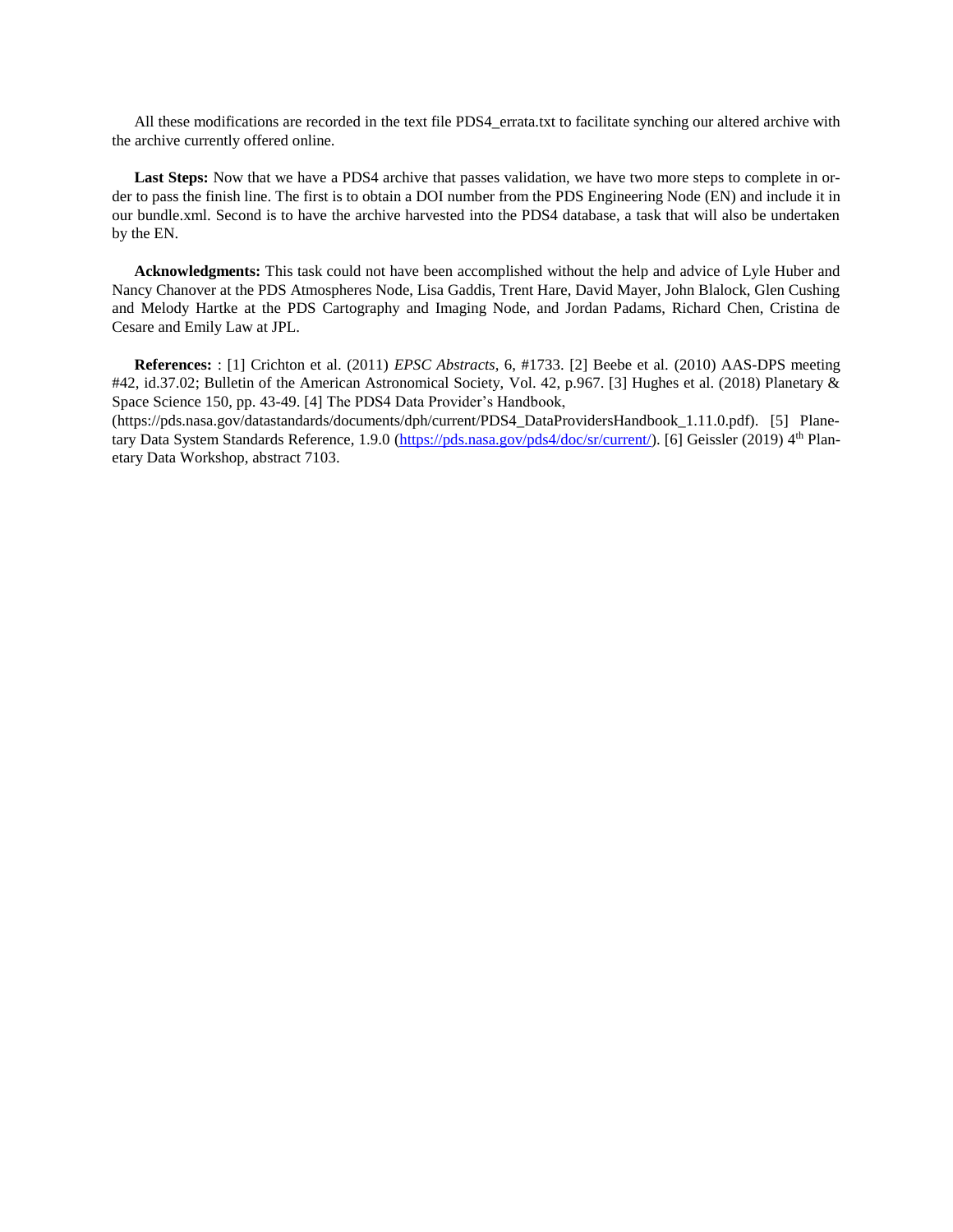# **Figure 1. Example script to produce data product labels**

```
#!/usr/bin/env python
import os, fnmatch, shutil, time, hashlib, datetime
directory = "./RADAR/"
template = "/usgs/shareall/pgeissler/RADAR_PDS4/DATA/BIFQ_template.vm"
filePattern = "BIFQ*LBL"
for path, dirs, files in os.walk(os.path.abspath(directory)):
        for filename in fnmatch.filter(files, filePattern):
            filepath = os.path.join(path, filename)
         filename root = filename.split("."] [0] labelname = filename_root.lower()+".xml"
          pds3labelname = filename_root+".LBL"
          labelpath = os.path.join(path, labelname)
          print labelpath
            print (filepath)
            print filename
# command = "setenv JAVA_HOME /usr"
# print command
# os.system(command)
# must be done in shell
          command = "/usgs/shareall/pgeissler/generate-0.14.0/bin/generate -p 
"+filepath+" -t "+template
            print command
            os.system(command)
```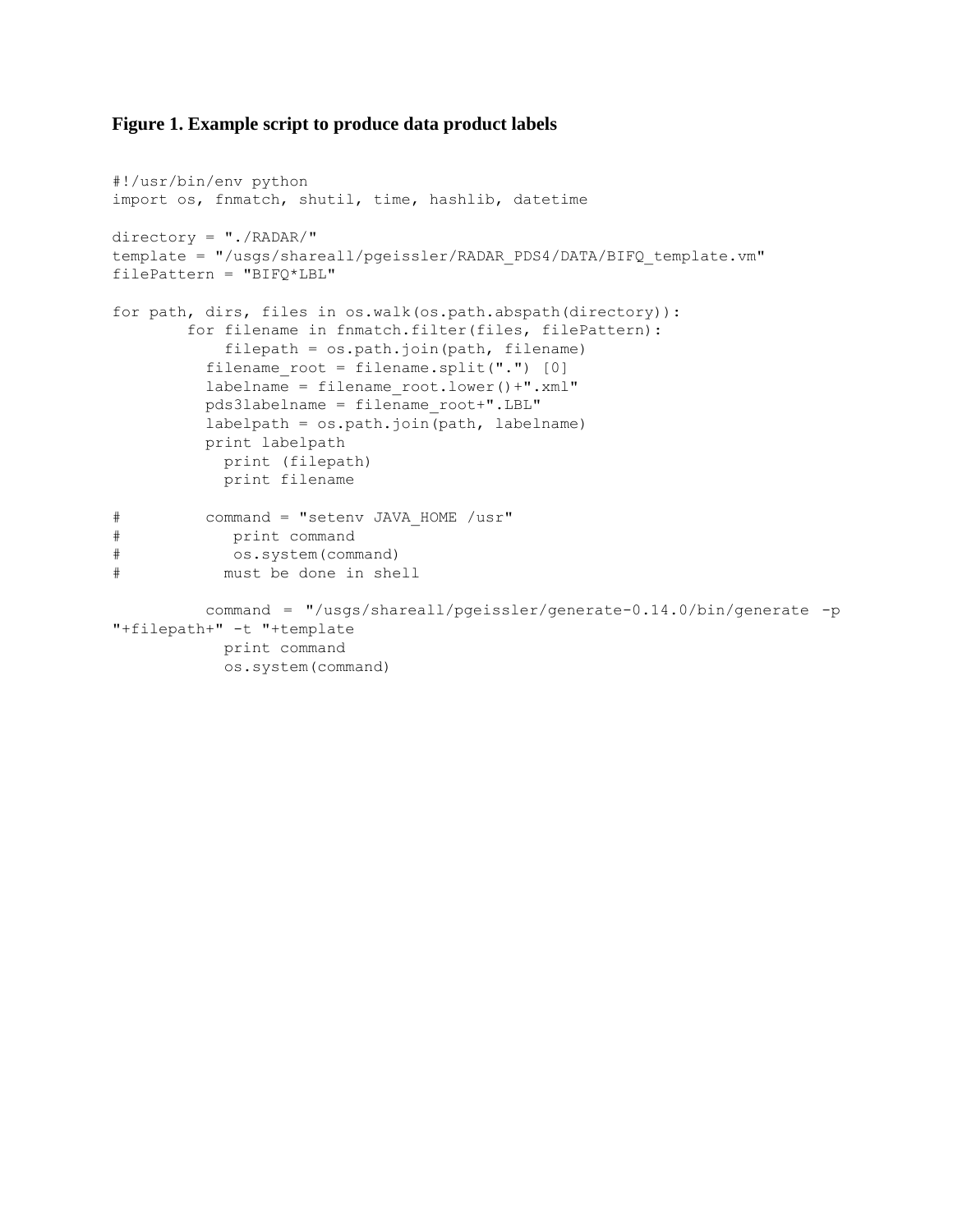# **Figure 2. Example data product label template**

```
<?xml version="1.0" encoding="UTF-8" standalone="no"?>
<?xml-model href="https://pds.nasa.gov/pds4/pds/v1/PDS4_PDS_1D00.sch"
   schematypens="http://purl.oclc.org/dsdl/schematron"?>
<?xml-model href="https://pds.nasa.gov/pds4/cart/v1/PDS4_CART_1D00_1933.sch"
     schematypens="http://purl.oclc.org/dsdl/schematron"?>
<?xml-model href="https://pds.nasa.gov/pds4/disp/v1/PDS4_DISP_1900.sch"
     schematypens="http://purl.oclc.org/dsdl/schematron"?>
<?xml-model 
href="https://pds.nasa.gov/pds4/mission/msn/v1/PDS4_MSN_1B00_1100.sch" 
     schematypens="http://purl.oclc.org/dsdl/schematron"?>
<?xml-model href="https://pds.nasa.gov/pds4/proc/v1/PDS4_PROC_1900.sch" 
     schematypens="http://purl.oclc.org/dsdl/schematron"?>
<Product_Observational xmlns="http://pds.nasa.gov/pds4/pds/v1" 
   xmlns:cart="http://pds.nasa.gov/pds4/cart/v1" 
   xmlns:disp="http://pds.nasa.gov/pds4/disp/v1" 
   xmlns:dph="http://pds.nasa.gov/pds4/dph/v1" 
   xmlns:pds="http://pds.nasa.gov/pds4/pds/v1" 
   xmlns:msn="http://pds.nasa.gov/pds4/msn/v1"
   xmlns:proc="http://pds.nasa.gov/pds4/proc/v1"
   xmlns:xsi="http://www.w3.org/2001/XMLSchema-instance" 
   xsi:schemaLocation="http://pds.nasa.gov/pds4/pds/v1 
https://pds.nasa.gov/pds4/pds/v1/PDS4_PDS_1D00.xsd 
  http://pds.nasa.gov/pds4/disp/v1 
https://pds.nasa.gov/pds4/disp/v1/PDS4_DISP_1900.xsd 
   http://pds.nasa.gov/pds4/cart/v1 
https://pds.nasa.gov/pds4/cart/v1/PDS4_CART_1D00_1933.xsd
   http://pds.nasa.gov/pds4/msn/v1 
https://pds.nasa.gov/pds4/mission/msn/v1/PDS4_MSN_1B00_1100.xsd
   http://pds.nasa.gov/pds4/proc/v1 
https://pds.nasa.gov/pds4/proc/v1/PDS4_PROC_1900.xsd">
   <Identification_Area>
     <logical_identifier>urn:nasa:pds:data:co-ssa-radar-5-bidr-
v1.0:$label.PRODUCT_ID.toLowerCase()</logical_identifier>
    <version_id>1.0</version_id>
     <title>co-ssa-radar-5-bidr-v1.0 $label.PRODUCT_ID.toLowerCase()</title>
     <information_model_version>1.13.0.0</information_model_version>
     <product_class>Product_Observational</product_class>
     <Citation_Information> 
       <author_list>Elachi, C.; Allison, M. D.; Borgarelli, L.; Encrenaz, P.; 
Im, E.; Janssen, M. A.; Johnson, W. T. K.; Kirk, R. L.; Lorenz, R. D.; Lunine,
J. I.; Muhleman, D. O.; Ostro, S. J.; Picardi, G.; Posa, F.; Rapley, C. G.; 
Roth, L. E.; Seu, R.; Soderblom, L. A.; Vetrella, S.; Wall, S. D. Wood, C. A.;
Zebker, H. A.</author list>
       <publication_year>2004</publication_year>
       <description>
         Title: "Radar: The Cassini Titan Radar Mapper"
         Publication: The Cassini-Huygens Mission, by Russell, Christopher T., 
ISBN 978-1-4020-3147-2. Kluwer Academic Publishers, 2004, p. 71
```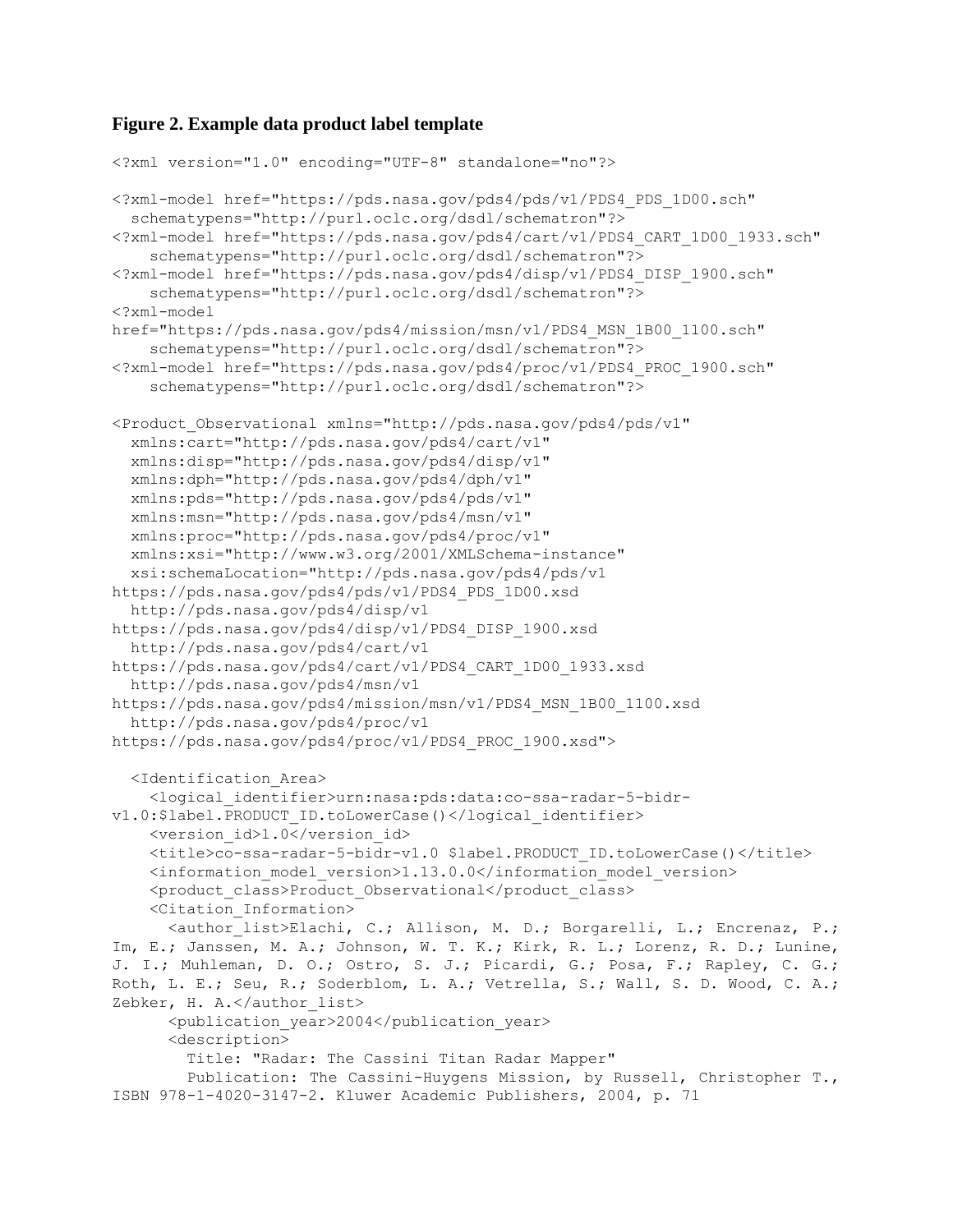#### DOI: 10.1007/1-4020-3874-7\_2

```
 Abstract: The Cassini RADAR instrument is a multimode 13.8 GHz multi-
ple-beam sensor that can operate as a synthetic-aperture radar (SAR) imager, 
altimeter, scatterometer, and radiometer. The principal objective of the RADAR
is to map the surface of Titan. This will be done in the imaging, scatterome-
ter, and radiometer modes. The RADAR altimeter data will provide information 
on relative elevations in selected areas. Surfaces of the Saturn's icy satel-
lites will be explored utilizing the RADAR radiometer and scatterometer modes.
Saturn's atmosphere and rings will be probed in the radiometer mode only. The 
instrument is a joint development by JPL/NASA and ASI. The RADAR design fea-
tures significant autonomy and data compression capabilities. It is expected 
that the instrument will detect surfaces with backscatter coefficient as low 
as -40 dB.
       </description>
     </Citation_Information>
     <Modification_History>
       <Modification_Detail>
         <modification_date>$date</modification_date>
        <version_id>1.0</version_id>
         <description>Apache Velocity Template for CORADR BIFQ imag-
es</description>
       </Modification_Detail>
     </Modification_History>
   </Identification_Area>
   <Observation_Area>
     <Time_Coordinates>
      <start date time>$label.START_TIME</start_date_time>
      <stop_date_time>$label.STOP_TIME</stop_date_time>
     </Time_Coordinates>
     <Primary_Result_Summary>
       <purpose>Science</purpose>
       <processing_level>Derived</processing_level>
       <description>"The data values in this file are Synthetic Aperture Radar 
(SAR) 
         normalized backscatter cross-section values. The values are physical 
scale 
         (not in dB) and have been corrected for incidence-angle effects and 
biases 
        due to thermal and quantization noise have been removed. The raw 
backscatter 
        values have been multiplied by the function f(I), where I is the inci-
dence 
        angle and f(I) = 0.2907/(f1(I) + f2(I) + f3(I)),for f1(I)=2.8126*(cos(I)^4+893.9677*sin(I)^2)^(-1.5),
        f2(I)=0.5824*(cos(I)^4+34.1366*sin(I)^2)^(-1.5), and
         f3(I)=0.3767*cos(I)^1.9782."</description>
     </Primary_Result_Summary>
     <Investigation_Area>
       <name>cassini-huygens</name>
       <type>Mission</type>
       <Internal_Reference>
```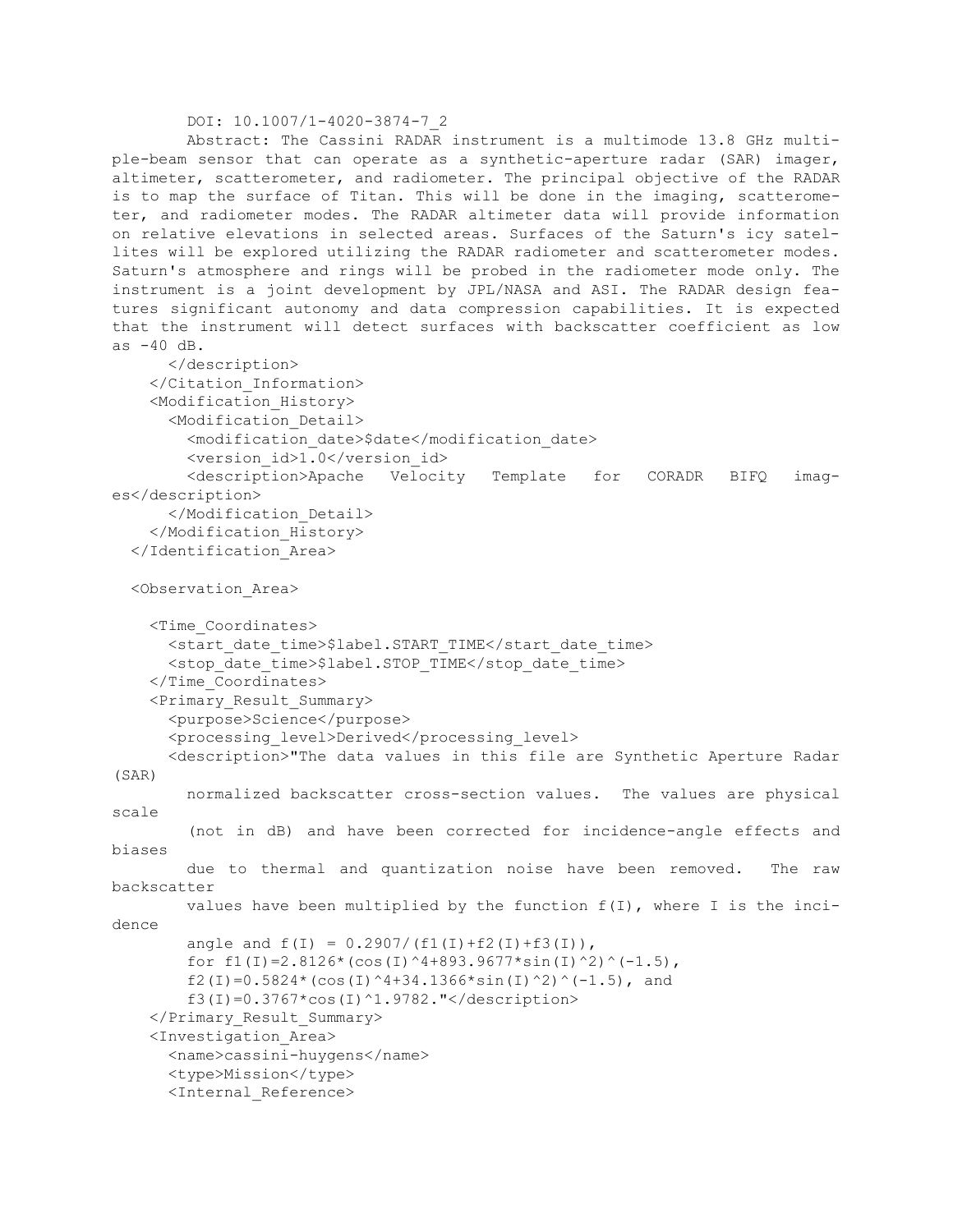```
 <lid_reference>urn:nasa:pds:investigation.cassini-
huygens</lid_reference>
        <reference type>data to investigation</reference type>
       </Internal_Reference>
     </Investigation_Area>
     <Observing_System>
       <Observing_System_Component>
         <name>cassini orbiter</name>
         <type>Spacecraft</type>
       </Observing_System_Component>
       <Observing_System_Component>
         <name>cassini radar</name>
         <type>Instrument</type>
       </Observing_System_Component>
     </Observing_System>
     <Target_Identification>
       <name>$label.TARGET_NAME</name>
       <type>Satellite</type>
     </Target_Identification>
     <Mission_Area>
       <Mission_Information xmlns="http://pds.nasa.gov/pds4/msn/v1">
         <mission_phase_name>$label.MISSION_PHASE_NAME</mission_phase_name>
         <space-
craft_clock_start>$label.SPACECRAFT_CLOCK_START_COUNT</spacecraft_clock_start>
         <space-
craft_clock_stop>$label.SPACECRAFT_CLOCK_STOP_COUNT</spacecraft_clock_stop>
       </Mission_Information>
     </Mission_Area>
     <Discipline_Area>
       <disp:Display_Settings>
         <Local_Internal_Reference>
      #set($suffix =".IMG")
          10-cal_identifier_reference>$label.PRODUCT_ID$suffix</local_identifier_reference>
          10-cal reference type>display settings to array</local reference type>
         </Local_Internal_Reference>
         <disp:Display_Direction>
           <disp:horizontal_display_axis>Sample</disp:horizontal_display_axis>
           <disp:horizontal_display_direction>Left to 
Right</disp:horizontal_display_direction>
           <disp:vertical_display_axis>Line</disp:vertical_display_axis>
           <disp:vertical_display_direction>Top to Bot-
tom</disp:vertical_display_direction>
         </disp:Display_Direction>
       </disp:Display_Settings> 
       <cart:Cartography>
         <Local_Internal_Reference>
          <sub>10</sub></sub>
cal_identifier_reference>$label.PRODUCT_ID$suffix</local_identifier_reference>
          <sub>10</sub></sub>
cal reference type>cartography parameters to image object</local reference typ
\Rightarrow </Local_Internal_Reference>
```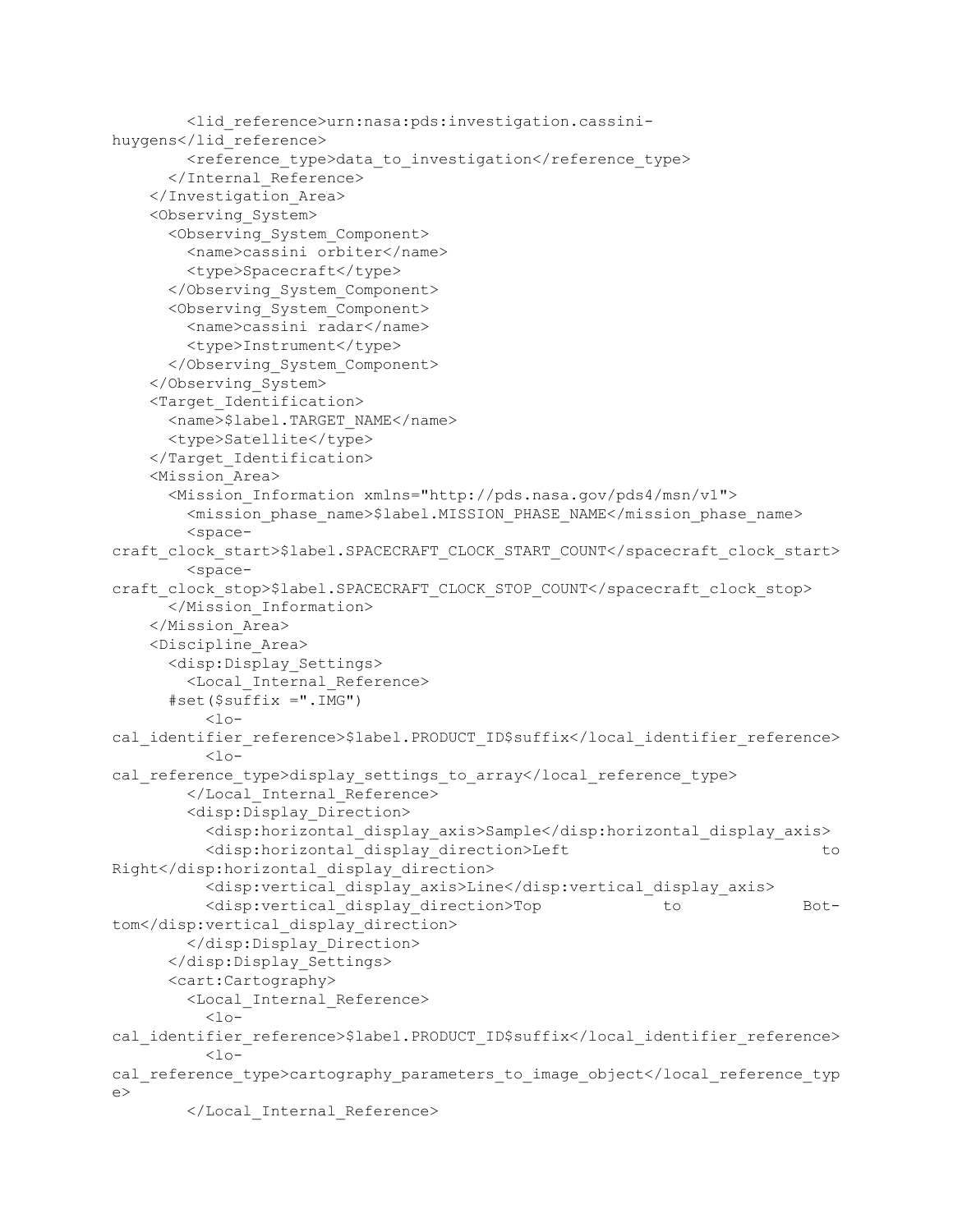```
 <cart:Spatial_Domain>
           <cart:Bounding_Coordinates>
             <cart:west_bounding_coordinate 
unit="deg">$label.UNCOMPRESSED_FILE.IMAGE_MAP_PROJECTION.WESTERNMOST_LONGITUDE
</cart:west_bounding_coordinate><!-- $la-
bel.IMAGE_MAP_PROJECTION.WESTERNMOST_LONGITUDE -->
            <cart:east_bounding_coordinate 
unit="deg">$label.UNCOMPRESSED_FILE.IMAGE_MAP_PROJECTION.EASTERNMOST_LONGITUDE
</cart:east_bounding_coordinate><!-- $la-
bel.IMAGE_MAP_PROJECTION.EASTERNMOST_LONGITUDE -->
             <cart:north_bounding_coordinate 
unit="deg">$label.UNCOMPRESSED_FILE.IMAGE_MAP_PROJECTION.MAXIMUM_LATITUDE</car
t:north_bounding_coordinate><!-- $label.IMAGE_MAP_PROJECTION.MAXIMUM_LATITUDE
--& <cart:south_bounding_coordinate 
unit="deg">$label.UNCOMPRESSED_FILE.IMAGE_MAP_PROJECTION.MINIMUM_LATITUDE</car
t:south_bounding_coordinate><!-- $label.IMAGE_MAP_PROJECTION.MINIMUM_LATITUDE
-->
           </cart:Bounding_Coordinates>
         </cart:Spatial_Domain>
         <cart:Spatial_Reference_Information>
           <cart:Horizontal_Coordinate_System_Definition>
             <cart:Planar>
               <cart:Map_Projection>
                 <cart:map_projection_name>Oblique Cylindri-
cal</cart:map_projection_name>
                <cart:Oblique_Cylindrical>
                  <cart:latitude_of_projection_origin 
unit="deg">$label.UNCOMPRESSED_FILE.IMAGE_MAP_PROJECTION.CENTER_LATITUDE</cart
: latitude of projection origin><!-- \$la-
bel.IMAGE_MAP_PROJECTION.CENTER_LATITUDE -->
                   <cart:longitude_of_central_meridian 
unit="deg">$label.UNCOMPRESSED_FILE.IMAGE_MAP_PROJECTION.CENTER_LONGITUDE</car
t:longitude of central meridian><!-- \qquad \qquad \qquad \qquad \qquad \qquad \qquad \qquad \qquad \qquad \qquad \qquad \qquad \qquad \qquad \qquad \qquad \qquad \qquad \qquad \qquad \qquad \qquad \qquad \qquad \qquad \qquad \qquad \qquad \qquad \qquadbel.IMAGE_MAP_PROJECTION.CENTER_LONGITUDE -->
                  <cart:reference_latitude 
unit="deg">$label.UNCOMPRESSED_FILE.IMAGE_MAP_PROJECTION.REFERENCE_LATITUDE</c
art:reference_latitude><!-- $label.IMAGE_MAP_PROJECTION.REFERENCE_LATITUDE -->
                  <cart:reference_longitude 
unit="deg">$label.UNCOMPRESSED_FILE.IMAGE_MAP_PROJECTION.REFERENCE_LONGITUDE</
cart:reference_longitude><!-- \bar{s}label.IMAGE_MAP_PROJECTION.REFERENCE_LONGITUDE
--& <cart:map_projection_rotation 
unit="deg">$label.UNCOMPRESSED_FILE.IMAGE_MAP_PROJECTION.MAP_PROJECTION_ROTATI
ON</cart:map_projection_rotation><!-- $la-
bel.IMAGE_MAP_PROJECTION.MAP_PROJECTION_ROTATION -->
                   <cart:oblique_proj_pole_latitude 
unit="deg">$label.UNCOMPRESSED_FILE.IMAGE_MAP_PROJECTION.OBLIQUE_PROJ_POLE_LAT
ITUDE</cart:oblique proj pole latitude><!-- $la-
bel.IMAGE_MAP_PROJECTION.OBLIQUE_PROJ_POLE_LATITUDE -->
                   <cart:oblique_proj_pole_longitude 
unit="deg">$label.UNCOMPRESSED_FILE.IMAGE_MAP_PROJECTION.OBLIQUE_PROJ_POLE_LON
GITUDE</cart:oblique_proj_pole_longitude><!-- $la-
bel.IMAGE_MAP_PROJECTION.OBLIQUE_PROJ_POLE_LONGITUDE -->
```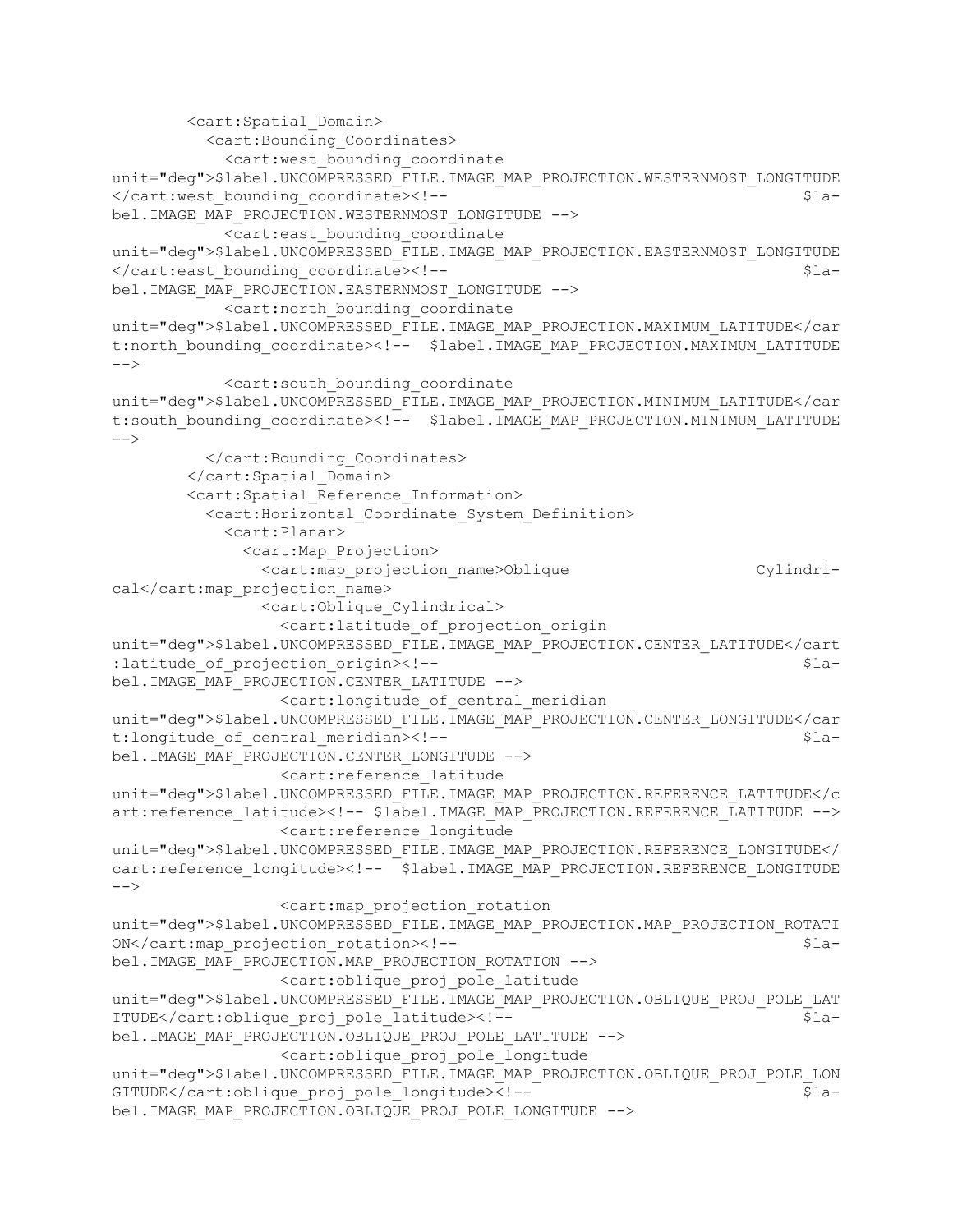<cart:oblique\_proj\_pole\_rotation unit="deg">\$label.UNCOMPRESSED\_FILE.IMAGE\_MAP\_PROJECTION.OBLIQUE\_PROJ\_POLE\_ROT ATION</cart:oblique proj pole rotation><!-- \$label.IMAGE\_MAP\_PROJECTION.OBLIQUE\_PROJ\_POLE\_ROTATION -->

<cart:oblique\_proj\_x\_axis\_vector>\$label.UNCOMPRESSED\_FILE.IMAGE\_MAP\_PROJECTION .OBLIQUE\_PROJ\_X\_AXIS\_VECTOR</cart:oblique\_proj\_x\_axis\_vector><!-- \$label.IMAGE\_MAP\_PROJECTION.OBLIQUE\_PROJ\_X\_AXIS\_VECTOR -->

<cart:oblique\_proj\_y\_axis\_vector>\$label.UNCOMPRESSED\_FILE.IMAGE\_MAP\_PROJECTION .OBLIQUE PROJ Y AXIS VECTOR</cart:oblique proj y axis vector><!-- \$label.IMAGE\_MAP\_PROJECTION.OBLIQUE\_PROJ\_Y\_AXIS\_VECTOR -->

<cart:oblique\_proj\_z\_axis\_vector>\$label.UNCOMPRESSED\_FILE.IMAGE\_MAP\_PROJECTION .OBLIQUE PROJ Z AXIS VECTOR</cart:oblique proj z axis vector><!-- \$label.IMAGE\_MAP\_PROJECTION.OBLIQUE\_PROJ\_Z\_AXIS\_VECTOR -->

<cart:look\_direction>\$label.UNCOMPRESSED\_FILE.IMAGE\_MAP\_PROJECTION.LOOK\_DIRECT ION</cart:look\_direction><!-- \$label.IMAGE\_MAP\_PROJECTION.LOOK\_DIRECTION --> </cart:Oblique\_Cylindrical> </cart:Map\_Projection> <cart:Planar\_Coordinate\_Information> <cart:planar\_coordinate\_encoding\_method>Coordinate Pair</cart:planar\_coordinate\_encoding\_method> <cart:Coordinate\_Representation> <cart:pixel\_resolution\_x unit="m/pixel">\$math.mul(\$label.UNCOMPRESSED\_FILE.IMAGE\_MAP\_PROJECTION.MAP\_SCA LE ,  $1000.0)$  </cart:pixel resolution x><!-- \$label.IMAGE\_MAP\_PROJECTION.MAP\_SCALE \* 1000 --> <cart:pixel\_resolution\_y unit="m/pixel">\$math.mul(\$label.UNCOMPRESSED\_FILE.IMAGE\_MAP\_PROJECTION.MAP\_SCA LE , 1000.0)</cart:pixel\_resolution\_y><!-- \$label.IMAGE\_MAP\_PROJECTION.MAP\_SCALE \* 1000 --> <cart:pixel\_scale\_x unit="pixel/deg">\$label.UNCOMPRESSED\_FILE.IMAGE\_MAP\_PROJECTION.MAP\_RESOLUTION< /cart:pixel\_scale\_x><!-- \$label.IMAGE\_MAP\_PROJECTION.MAP\_RESOLUTION --> <cart:pixel\_scale\_y unit="pixel/deg">\$label.UNCOMPRESSED\_FILE.IMAGE\_MAP\_PROJECTION.MAP\_RESOLUTION< /cart:pixel scale y><!-- \$label.IMAGE MAP PROJECTION.MAP RESOLUTION --> </cart:Coordinate\_Representation> </cart:Planar\_Coordinate\_Information> <cart:Geo\_Transformation> #set( \$loffset = \$math.add(\$label.UNCOMPRESSED\_FILE.IMAGE\_MAP\_PROJECTION.LINE\_PROJECTION\_OFFSET  $, 0.5$ ) ) #set( \$soffset = \$math.add(\$label.UNCOMPRESSED\_FILE.IMAGE\_MAP\_PROJECTION.SAMPLE\_PROJECTION\_OFFS ET, 0.5 ) )  $#set($ \$math.mul(\$label.UNCOMPRESSED\_FILE.IMAGE\_MAP\_PROJECTION.MAP\_SCALE , 1000.0) )  $#set($ \$math.mul(\$label.UNCOMPRESSED\_FILE.IMAGE\_MAP\_PROJECTION.MAP\_SCALE , -1000.0) )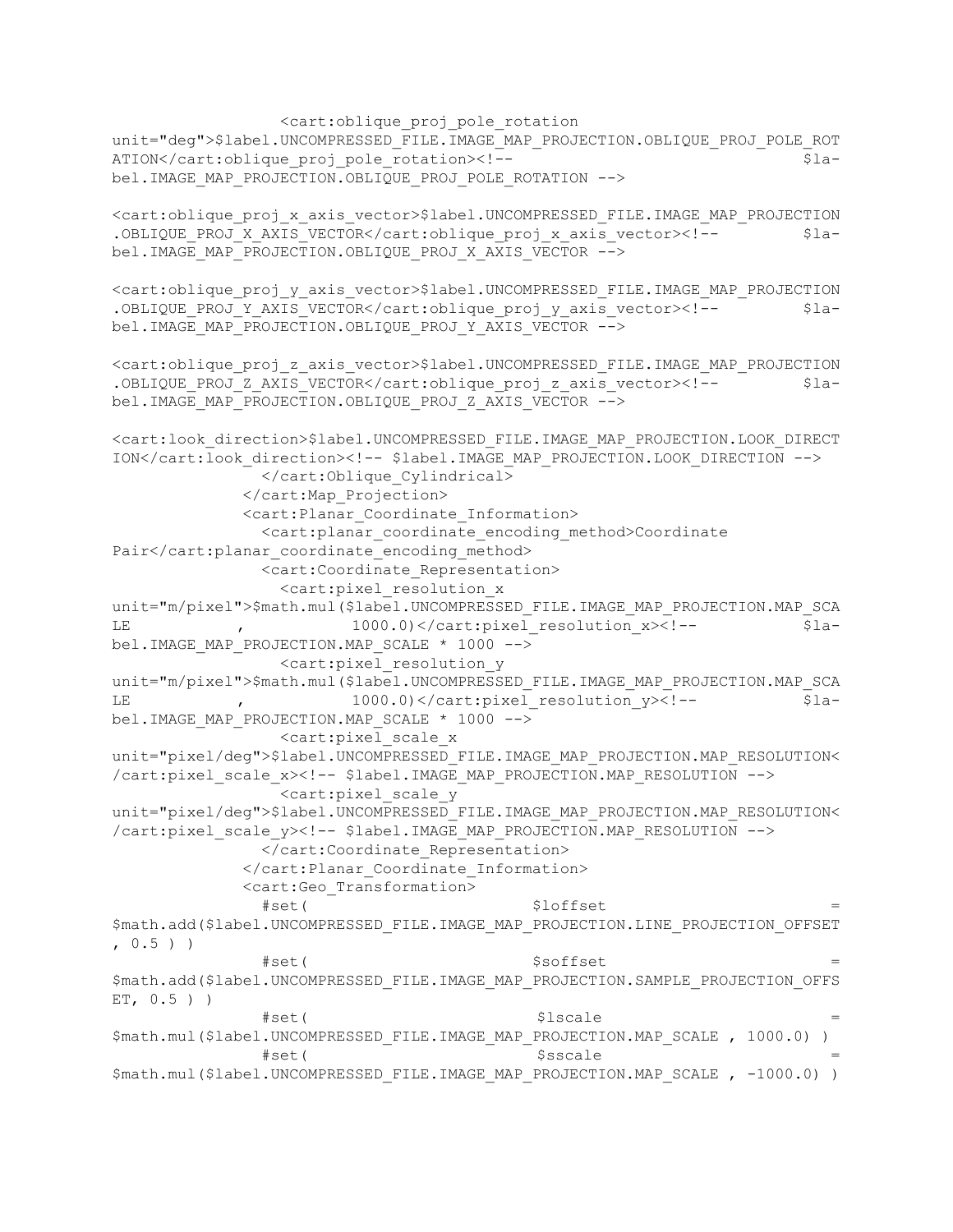<cart:upperleft\_corner\_x unit="m">\$math.mul(\$sscale, \$soffset )</cart:upperleft\_corner\_x><!-- (SAMPLE\_PROJECTION\_OFFSET +  $0.5$ ) \* -1 \* MAP SCALE  $*$  1000 --> <cart:upperleft\_corner\_y unit="m">\$math.mul(\$lscale, \$loffset )</cart:upperleft\_corner\_y><!-- (LINE\_PROJECTION\_OFFSET + 0.5) \* MAP\_SCALE \*  $1000$   $\leftarrow$  </cart:Geo\_Transformation> </cart:Planar> <cart:Geodetic\_Model> <cart:latitude\_type>Planetographic</cart:latitude\_type> <cart:spheroid\_name>\$label.TARGET\_NAME</cart:spheroid\_name><!-- \$label.TARGET\_NAME --> <cart:a\_axis\_radius unit="m">\$math.mul(\$label.UNCOMPRESSED\_FILE.IMAGE\_MAP\_PROJECTION.A\_AXIS\_RADIUS , 1000)</cart:a\_axis\_radius><!-- \$label.IMAGE\_MAP\_PROJECTION.A\_AXIS\_RADIUS \*  $1000$   $\leftarrow$  <cart:b\_axis\_radius unit="m">\$math.mul(\$label.UNCOMPRESSED\_FILE.IMAGE\_MAP\_PROJECTION.B\_AXIS\_RADIUS , 1000)</cart:b\_axis\_radius><!-- \$label.IMAGE\_MAP\_PROJECTION.B\_AXIS\_RADIUS \*  $1000$   $--$  <cart:c\_axis\_radius unit="m">\$math.mul(\$label.UNCOMPRESSED\_FILE.IMAGE\_MAP\_PROJECTION.C\_AXIS\_RADIUS , 1000)</cart:c\_axis\_radius><!-- \$label.IMAGE\_MAP\_PROJECTION.C\_AXIS\_RADIUS \*  $1000$   $\leftarrow$  <cart:longitude\_direction>#if (\$label.UNCOMPRESSED\_FILE.IMAGE\_MAP\_PROJECTION.POSITIVE\_LONGITUDE\_DIRECTION == "WEST")Positive West#{else}Positive East#end</cart:longitude\_direction><!-- \$label.IMAGE\_MAP\_PROJECTION.POSITIVE\_LONGITUDE\_DIRECTION --> </cart:Geodetic\_Model> </cart:Horizontal\_Coordinate\_System\_Definition> </cart:Spatial\_Reference\_Information> </cart:Cartography> <proc:Processing\_Information> <Local\_Internal\_Reference>  $<10-$ cal\_identifier\_reference>\$label.PRODUCT\_ID\$suffix</local\_identifier\_reference>  $10$ cal reference type>processing information to data object</local reference type  $\rightarrow$  </Local\_Internal\_Reference> <proc:Input\_Product\_List> <proc:Input\_Product> <proc:local\_identifier>\$label.SOURCE\_PRODUCT\_ID</proc:local\_identifier> </proc:Input\_Product> </proc:Input\_Product\_List> <proc:Process> <proc:process\_owner\_name>RANDOLPH L. KIRK</proc:process\_owner\_name> <proc:process\_owner\_institution\_name>U.S.G.S. FLAGSTAFF</proc:process\_owner\_institution\_name> </proc:Process> </proc:Processing\_Information> </Discipline\_Area>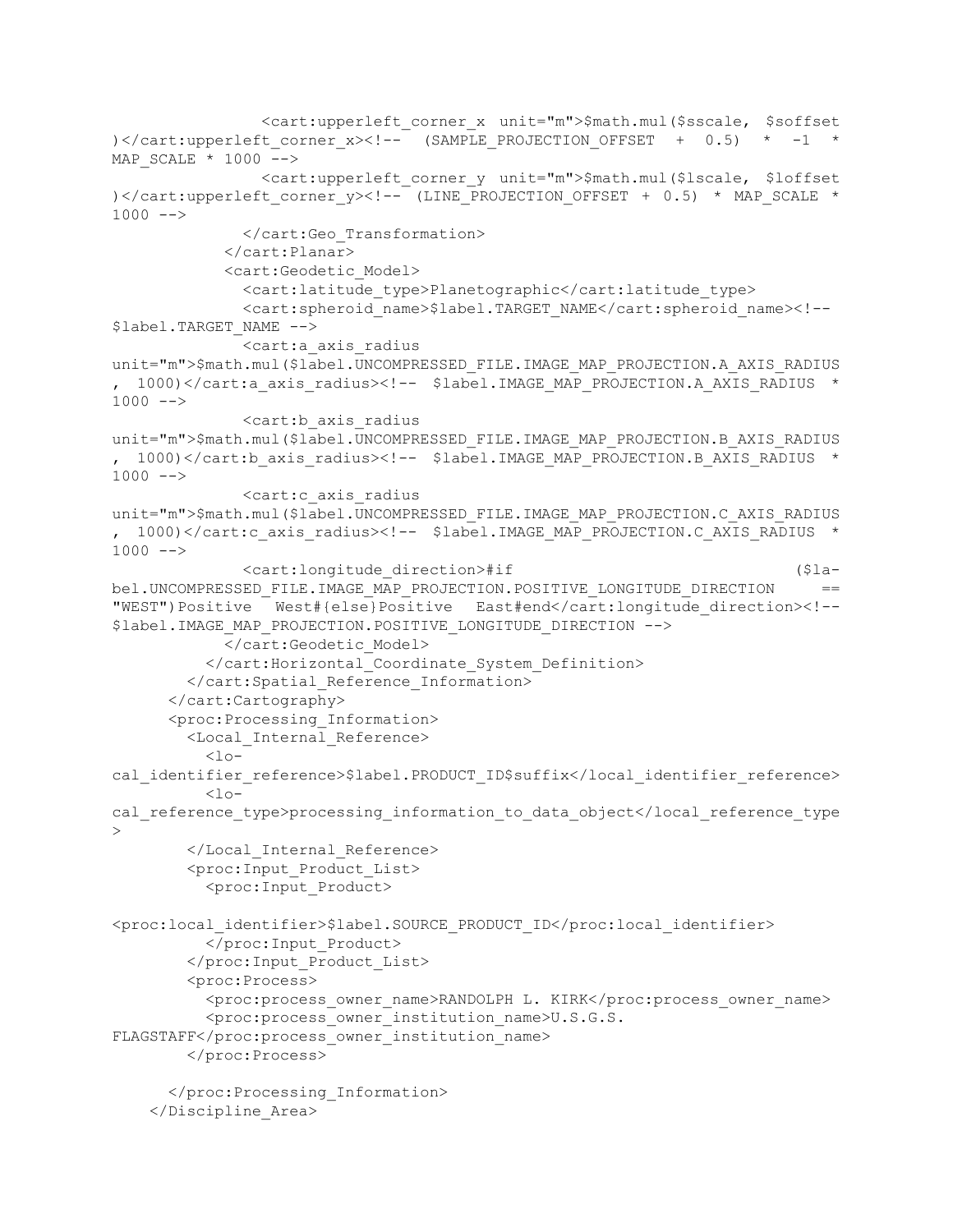```
 </Observation_Area>
   <File_Area_Observational>
     <File>
       <file_name>$label.PRODUCT_ID$suffix</file_name>
       <creation_date_time>$label.PRODUCT_CREATION_TIME</creation_date_time>
     </File>
     <Array_2D_Image>
       <local_identifier>$label.PRODUCT_ID$suffix</local_identifier>
       <offset unit="byte">$math.mul($label.UNCOMPRESSED_FILE.LABEL_RECORDS, 
$label.UNCOMPRESSED_FILE.RECORD_BYTES)</offset>
       <axes>2</axes>
       <axis_index_order>Last Index Fastest</axis_index_order>
       <Element_Array>
         <data_type>IEEE754LSBSingle</data_type>
        <scal-
ing_factor>$label.UNCOMPRESSED_FILE.IMAGE.SCALING_FACTOR</scaling_factor>
         <value_offset>$label.UNCOMPRESSED_FILE.IMAGE.OFFSET</value_offset>
       </Element_Array>
       <Axis_Array>
         <axis_name>Line</axis_name>
         <elements>$label.UNCOMPRESSED_FILE.IMAGE.LINES</elements>
         <sequence_number>1</sequence_number>
       </Axis_Array>
       <Axis_Array>
         <axis_name>Sample</axis_name>
         <elements>$label.UNCOMPRESSED_FILE.IMAGE.LINE_SAMPLES</elements>
         <sequence_number>2</sequence_number>
       </Axis_Array>
       <Special_Constants>
        <miss-
ing_constant>$label.UNCOMPRESSED_FILE.IMAGE.MISSING_CONSTANT</missing_constant
> <!-- missing data denoted by $label.MISSING_CONSTANT -->
       </Special_Constants>
    \langleArray 2D Image>
   </File_Area_Observational>
</Product_Observational>
```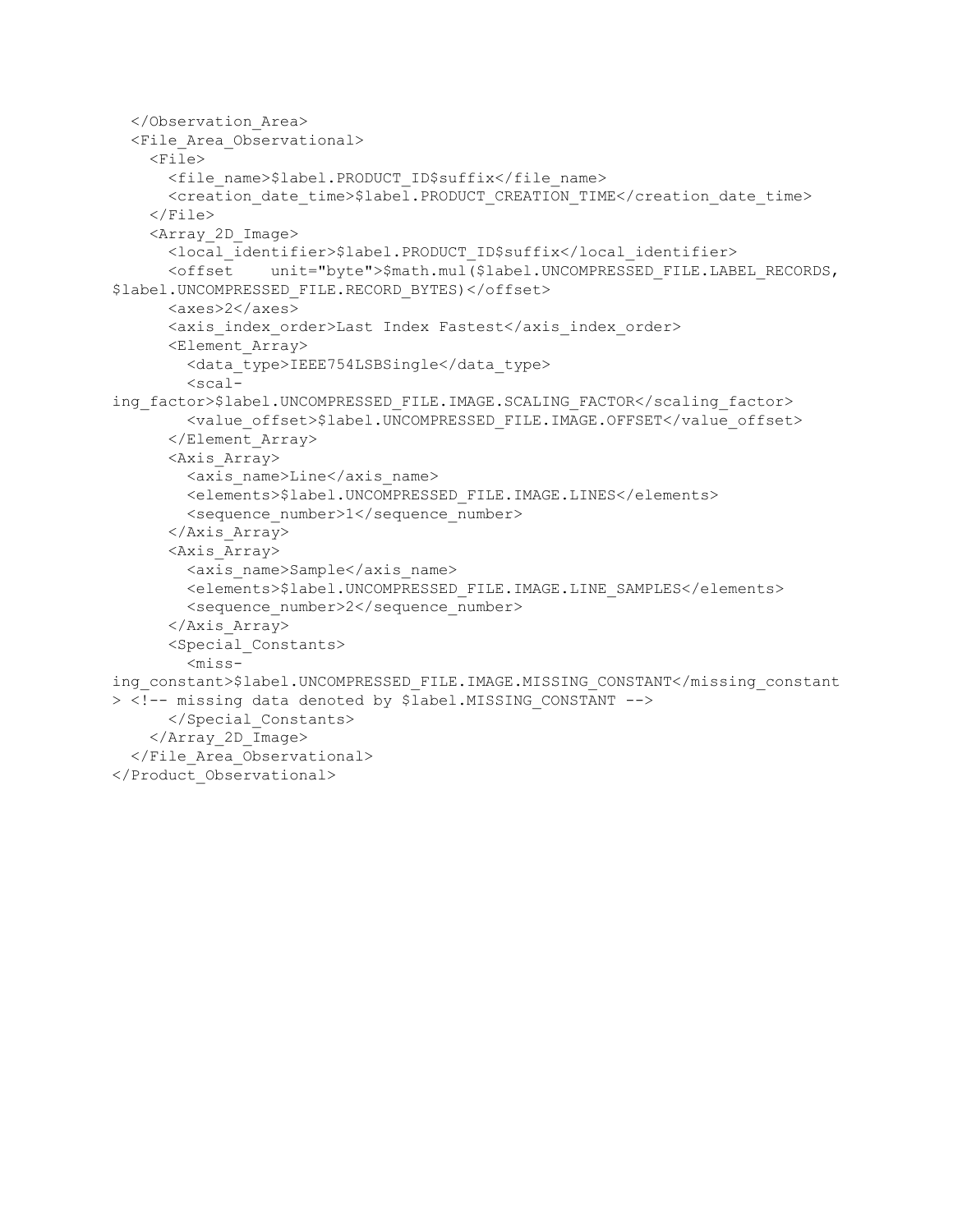## **Figure 3. Example script to generate data product inventories**

```
#!/usr/bin/env python
import os, fnmatch, shutil, time, hashlib, datetime
# directory = "/pds_san/PDS_Archive/Cassini/RADAR/"
directory = "./RADAR/"
dirPattern = "CORADR *"
for path, dirs, files in os.walk(os.path.abspath(directory)):
        for dirname in fnmatch.filter(dirs, dirPattern):
            dirpath = os.path.join(path, dirname)
          volume = dirname.lower()
          inventory = dirpath+"/collection_inventory_"+volume+".data"
          print inventory
           f0 = open(inventory, 'w')filePattern = "*.xml" for paths, dirss, filess in os.walk(os.path.abspath(dirpath)):
              for filename in fnmatch.filter(filess, filePattern):
                   filepath = os.path.join(path, filename)f1 = open(filepath, 'r')for line in f1:
                       if ' <logical identifier>' in line :
                        string1 = line.split("<logical identifier>")[1]
                        urn = string1.split("</logical_identifier>")[0]
                         print urn
                         if '.data' in urn :
                                if 'v02' in urn.rsplit("",1) :
f0.write("P,"+urn+"::2.0"+'\r'+'\n')
                                elif 'v03' in urn.rsplit("",1) :
f0.write("P,"+urn+"::3.0"+'\r'+'\n')
                                else : f0.write("P,"+urn+"::1.0"+'\r'+'\n')
        f1.close()
        f0.close()
```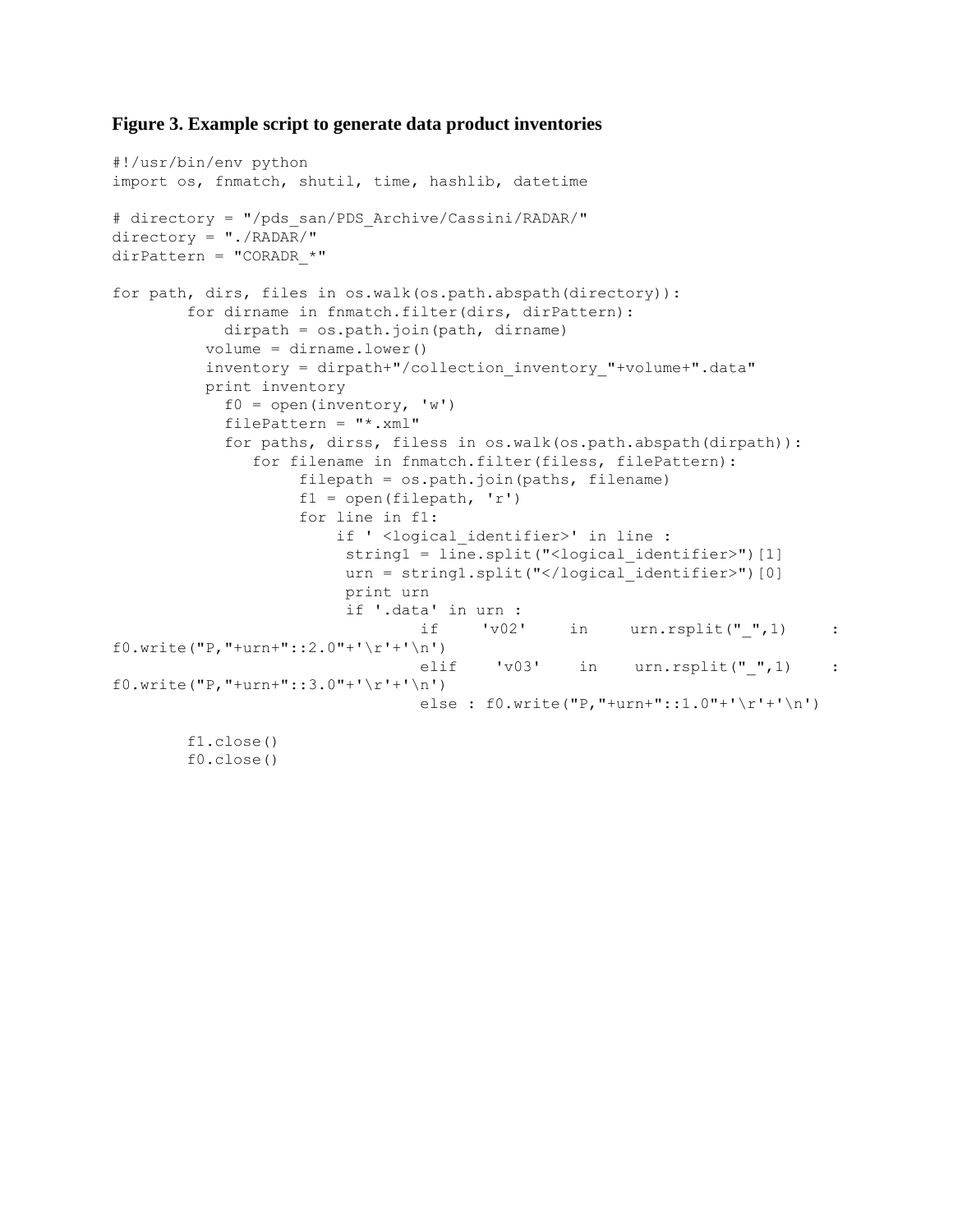### **Figure 5. Example script to generate data collection labels**

```
#!/usr/bin/env python
import os, fnmatch, shutil, time, hashlib, datetime
# directory = "/pds_san/PDS_Archive/Cassini/RADAR/"
directory = "./RADAR/"
# template = 
"/usgs/shareall/pgeissler/RADAR_PDS4/MAKE_LABELS/collection_label_template.xml
"
template = "./collection_label_template.xml"
dirPattern = "CORADR *"
for path, dirs, files in os.walk(os.path.abspath(directory)):
        for dirname in fnmatch.filter(dirs, dirPattern):
            dirpath = os.path.join(path, dirname)
          volume = dirname.lower()
          collection = dirpath+"/collection_"+volume+".data.xml"
          inventory = dirpath+"/collection_inventory_"+volume+".data"
          print collection
          with open(inventory) as f:
            for i, l in enumerate(f):
               pass
         records = i + 1 recordstring = str(records)
         f1 = open(template, 'r')f2 = open(collections, 'w') for line in f1:
                 if '$urn' in line :
                   string1 = line.split("$") [0]
                  string2 = "urn:nasa:pds:cassini-huygens-
coradar:"+volume+".data"
              string3 = line.split('$urn')[1]
                   f2.write(string1+string2+string3) 
                 elif '$inventory' in line :
               string1 = line.split("$") [0]
                  string2 = "collection inventory "+volume+".data"
              string3 = line.split('$inventory')[1]
                   f2.write(string1+string2+string3)
                 elif '$records' in line :
                  string1 = line.split("$") [0]string2 = line.split("$records")[1]
                  f2.write(string1+recordstring+string2)
                 elif '$type' in line :
                  string1 = line.split("$") [0]string2 = line.split("$type")[1]
                  f2.write(string1+"Data"+string2)
                elif '$file md5 checksum' in line :
                  string1 = line.split("$") [0]string2 = line.split("$file md5 checksum")[1]
                  with open(filepath) as file to check:
                           data = file to check.read()
                           md5 returned = hashlib.md5(data).hexdigest()
```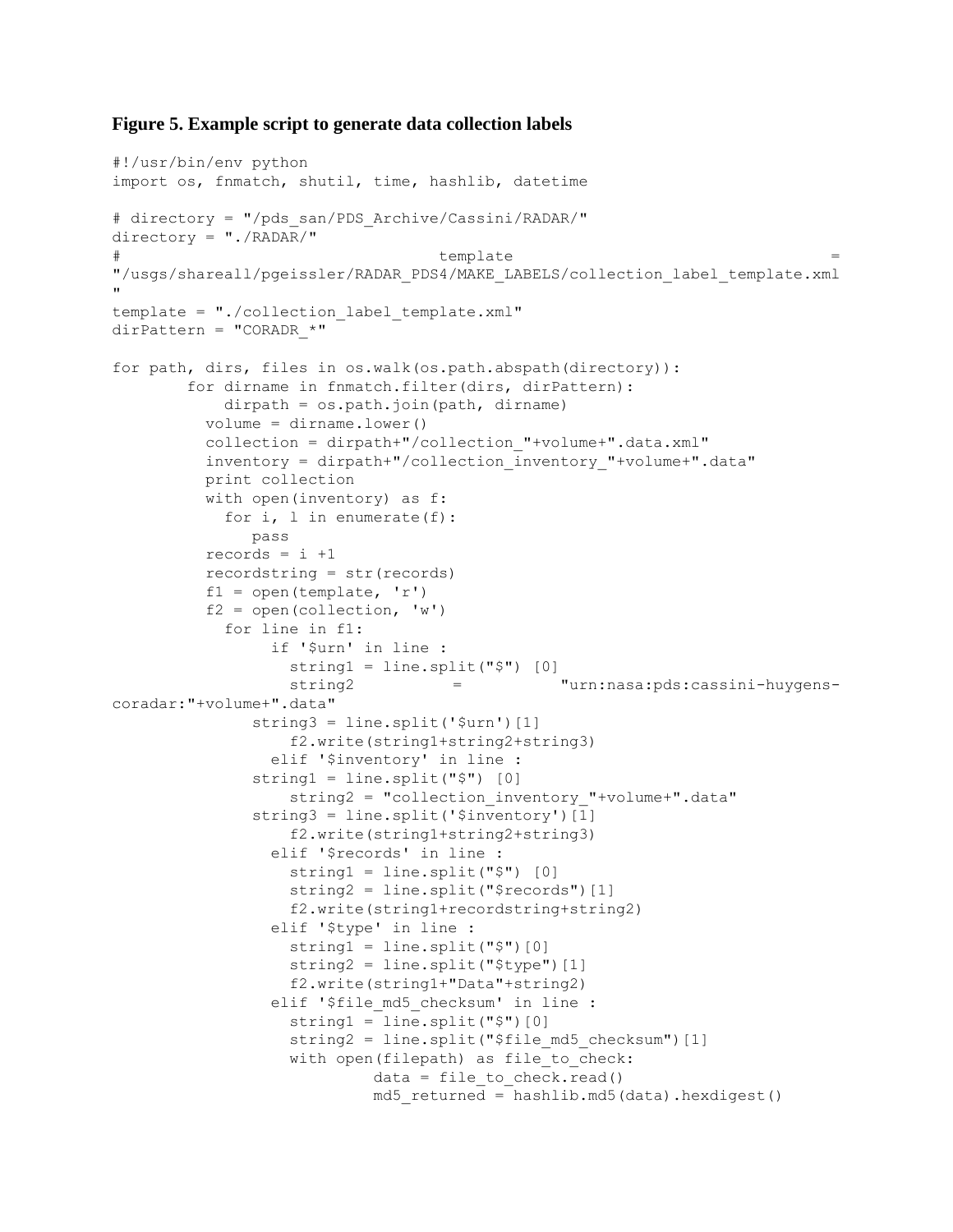```
 f2.write(string1+md5_returned+string2)
                  elif '$date' in line :
                    string1 = line.split("$")[0]
                   string2 = line.split("$date")[1]
                   f2.write(string1+datetime.datetime.now().strftime("%Y-%m-
%d")+string2)
                  else:
                    f2.write(line)
             f1.close()
             f2.close()
```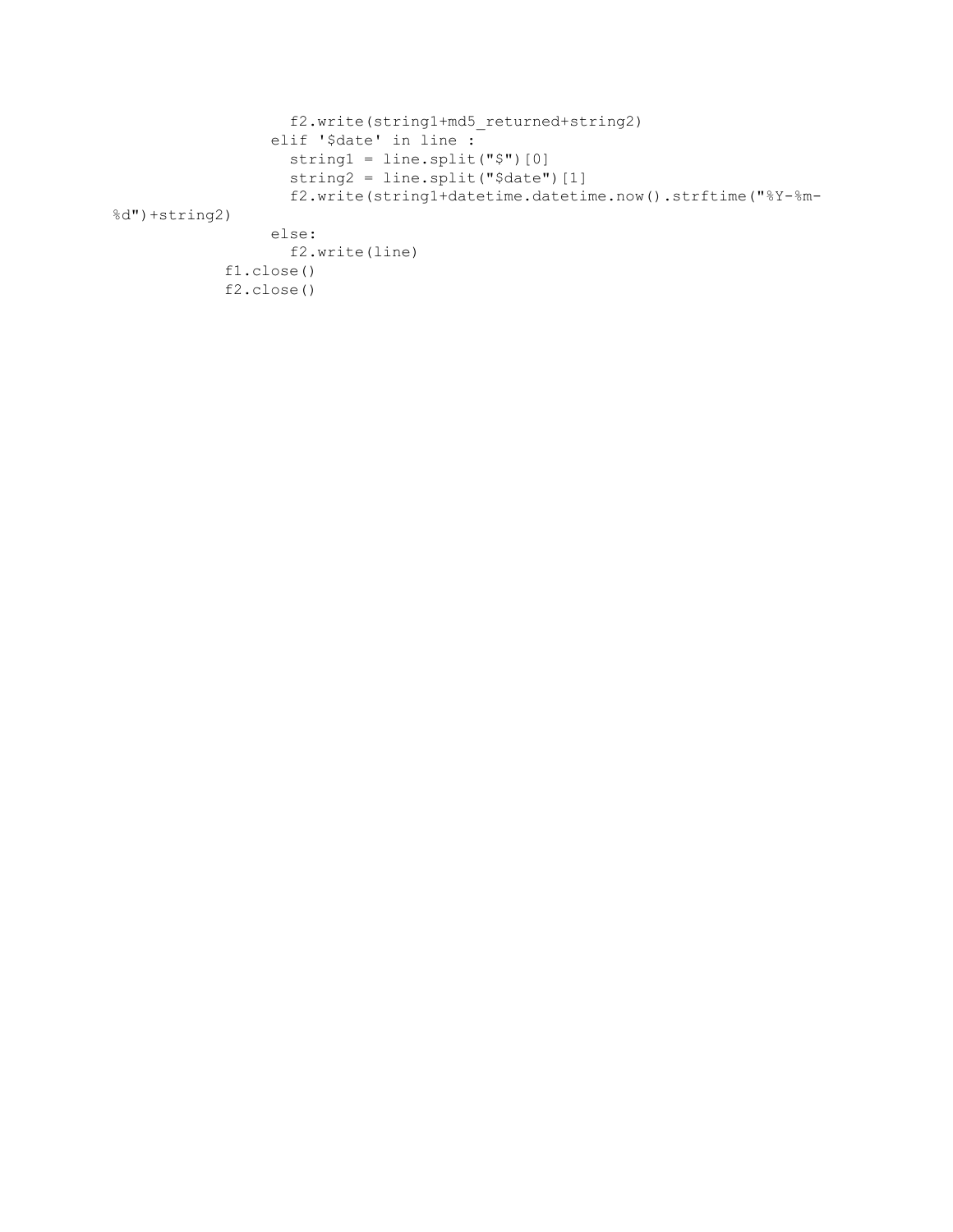# **Figure 6. Example collection label template**

```
<?xml version="1.0" encoding="UTF-8"?>
<?xml-model href="http://pds.nasa.gov/pds4/pds/v1/PDS4_PDS_1D00.sch" sche-
matypens="http://purl.oclc.org/dsdl/schematron"?>
<Product_Collection xmlns="http://pds.nasa.gov/pds4/pds/v1"
     xmlns:pds="http://pds.nasa.gov/pds4/pds/v1"
     xmlns:xsi="http://www.w3.org/2001/XMLSchema-instance"
     xsi:schemaLocation="http://pds.nasa.gov/pds4/pds/v1 
http://pds.nasa.gov/pds4/pds/v1/PDS4_PDS_1D00.xsd">
     <Identification_Area>
         <logical_identifier>$urn</logical_identifier>
         <version_id>1.0</version_id>
         <title>Cassini RADAR Volume Collection</title>
         <information_model_version>1.13.0.0</information_model_version> 
         <product_class>Product_Collection</product_class>
         <Citation_Information> 
             <author_list>Elachi, C.; Allison, M. D.; Borgarelli, L.; Encrenaz,
P.; Im, E.; Janssen, M. A.; Johnson, W. T. K.; Kirk, R. L.; Lorenz, R. D.;
Lunine, J. I.; Muhleman, D. O.; Ostro, S. J.; Picardi, G.; Posa, F.; Rapley, 
C. G.; Roth, L. E.; Seu, R.; Soderblom, L. A.; Vetrella, S.; Wall, S. D. Wood,
C. A.; Zebker, H. A.</author list>
             <publication_year>2004</publication_year>
             <description>
                 Title: "Radar: The Cassini Titan Radar Mapper"
                 Publication: The Cassini-Huygens Mission, by Russell, Christo-
pher T., ISBN 978-1-4020-3147-2. Kluwer Academic Publishers, 2004, p. 71
                 DOI: 10.1007/1-4020-3874-7_2
                 Abstract: The Cassini RADAR instrument is a multimode 13.8 GHz
multiple-beam sensor that can operate as a synthetic-aperture radar (SAR) im-
ager, altimeter, scatterometer, and radiometer. The principal objective of the
RADAR is to map the surface of Titan. This will be done in the imaging, scat-
terometer, and radiometer modes. The RADAR altimeter data will provide infor-
mation on relative elevations in selected areas. Surfaces of the Saturn's icy 
satellites will be explored utilizing the RADAR radiometer and scatterometer 
modes. Saturn's atmosphere and rings will be probed in the radiometer mode on-
ly. The instrument is a joint development by JPL/NASA and ASI. The RADAR de-
sign features significant autonomy and data compression capabilities. It is 
expected that the instrument will detect surfaces with backscatter coefficient
as low as -40 dB.
             </description>
         </Citation_Information>
         <Modification_History>
             <Modification_Detail>
                 <modification_date>$date</modification_date>
                <version_id>1.0</version_id>
                 <description>
                     conversion of PDS3 CO RADAR archive to comply with PDS4 
Information Model
                 </description>
```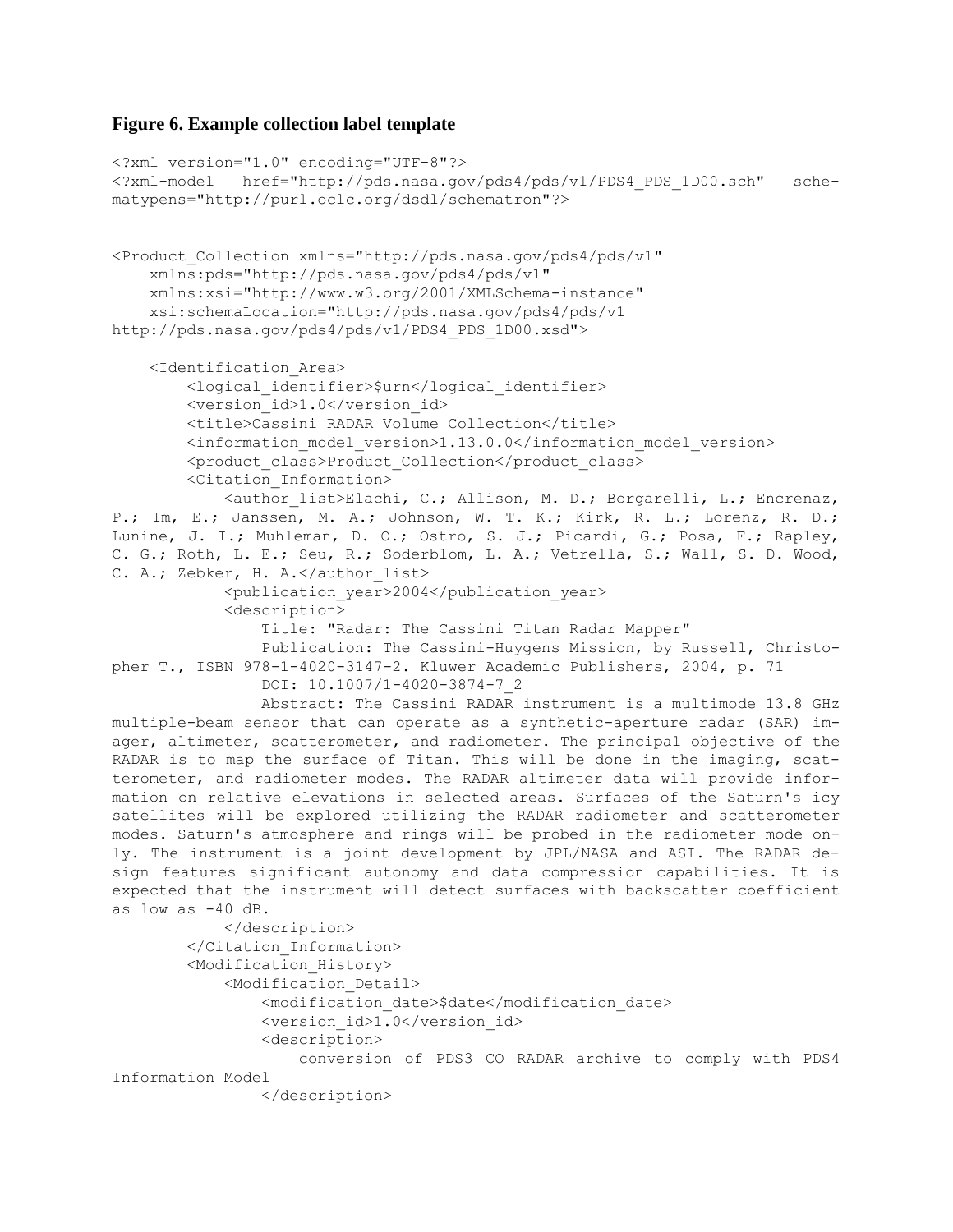```
 </Modification_Detail>
         </Modification_History>
     </Identification_Area>
     <Reference_List>
         <Internal_Reference>
<lid_reference>urn:nasa:pds:context:node:node.imaging</lid_reference>
            <reference type>collection to associate</reference type>
         </Internal_Reference>
         <Internal_Reference>
             <lid_reference>urn:nasa:pds:context:investigation:mission.cassini-
huygens</lid_reference>
            <reference type>collection to investigation</reference type>
         </Internal_Reference>
     </Reference_List>
     <Collection>
         <collection_type>$type</collection_type>
     </Collection>
     <File_Area_Inventory>
         <File>
             <file_name>$inventory</file_name>
         </File>
         <Inventory>
             <offset unit="byte">0</offset>
             <parsing_standard_id>PDS DSV 1</parsing_standard_id>
             <records>$records</records>
            <record delimiter>Carriage-Return Line-Feed</record delimiter>
             <field_delimiter>Comma</field_delimiter>
             <Record_Delimited>
                 <fields>2</fields>
                 <groups>0</groups> 
                 <Field_Delimited>
                      <name>Member Status</name>
                    <field_number>1</field_number>
                     <data_type>ASCII_String</data_type>
                    <maximum_field_length unit="byte">1</maximum_field_length>
                     <field_format>%1s</field_format>
                 </Field_Delimited>
                 <Field_Delimited>
                    <name>LIDVID_LID</name>
                     <field_number>2</field_number>
                    <data_type>ASCII_LIDVID_LID</data_type>
                    <maximum_field_length 
unit="byte">255</maximum_field_length>
                     <field_format>%255s</field_format>
                 </Field_Delimited>
             </Record_Delimited>
            <reference type>inventory has member product</reference type>
         </Inventory>
```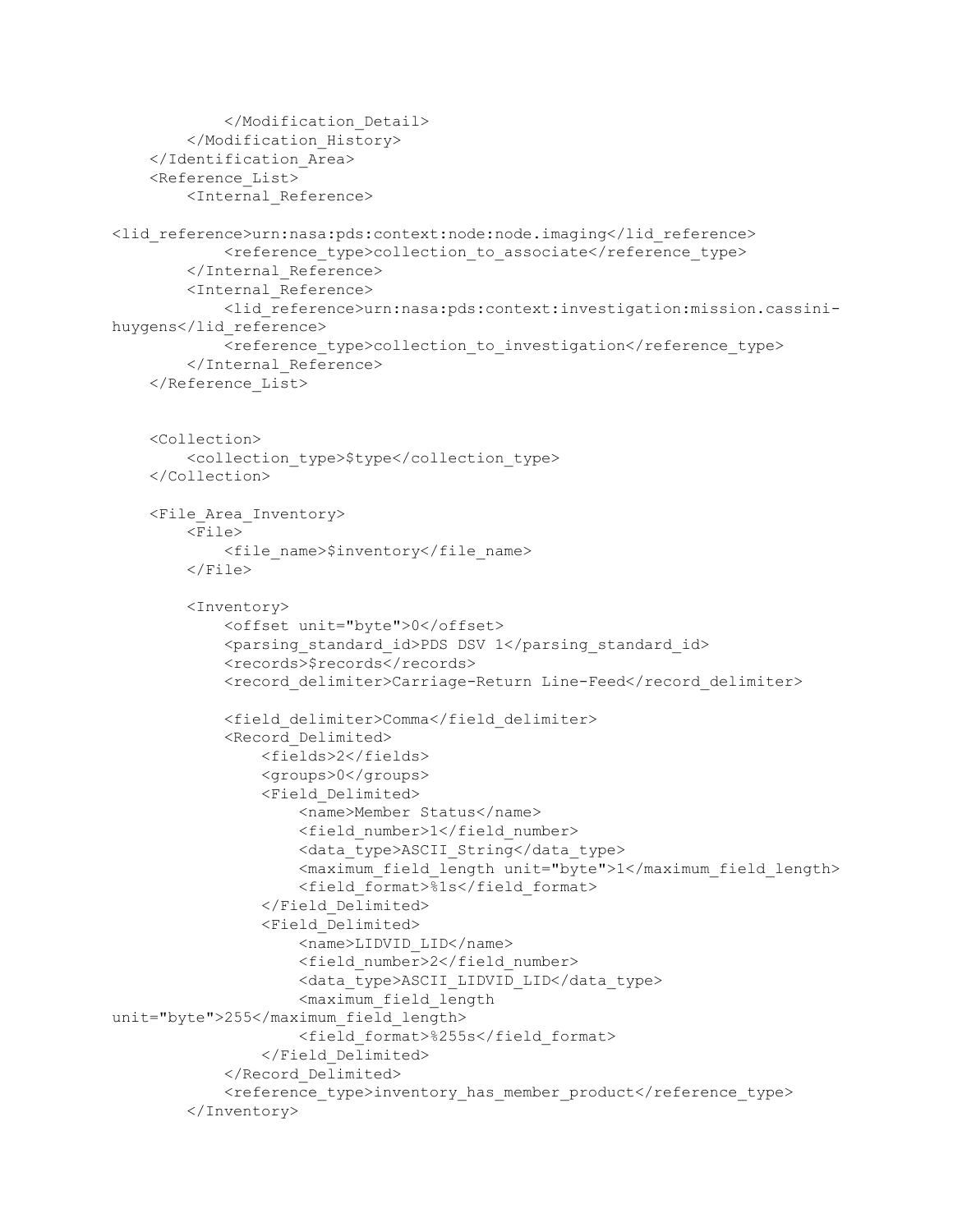</File\_Area\_Inventory> </Product\_Collection>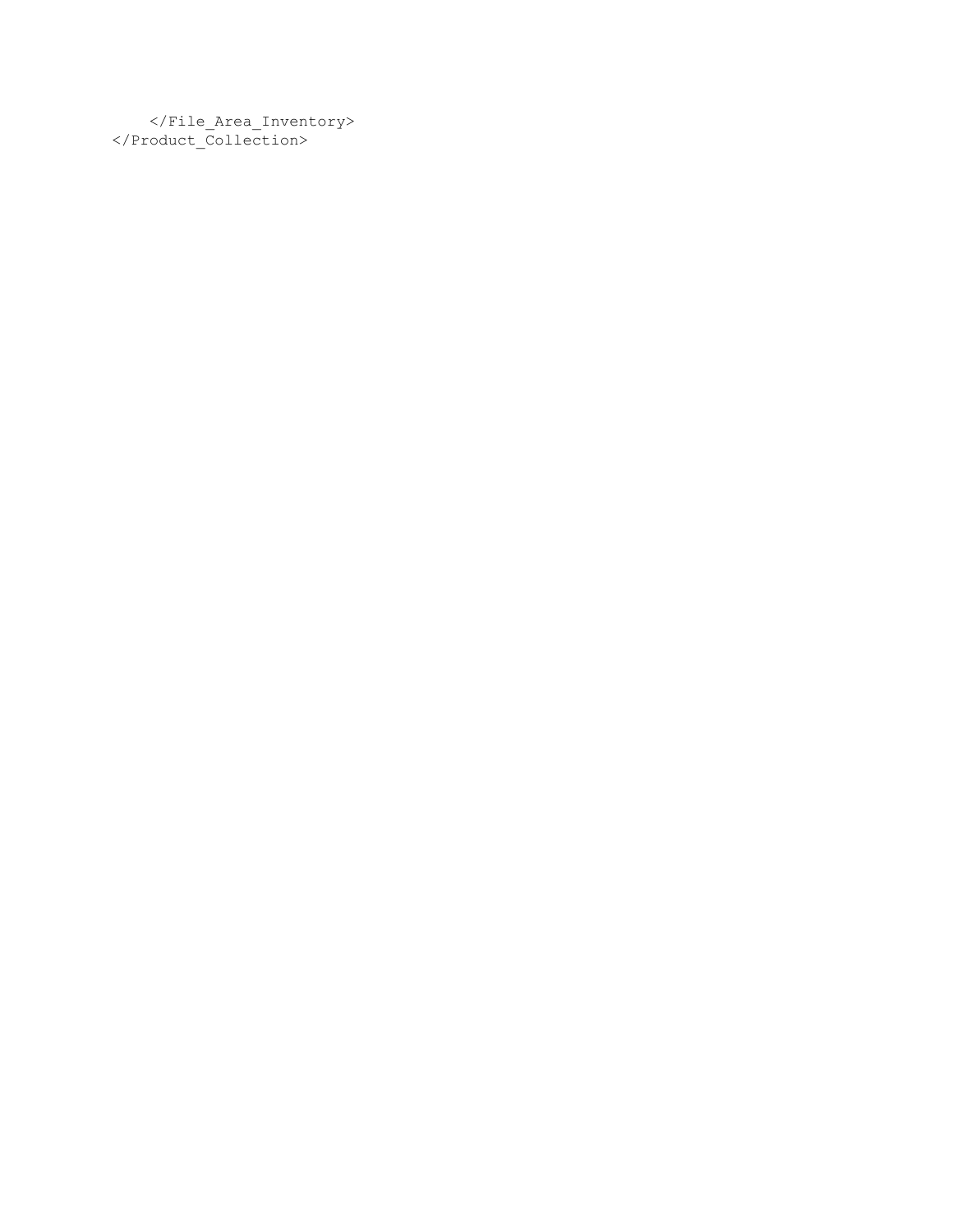```
Figure 7. Example script to generate bundle
#!/usr/bin/env python
import os, fnmatch, shutil, time, hashlib, datetime
# directory = "/pds_san/PDS_Archive/Cassini/RADAR/"
directory = "./RADAR/"
\# template ="/usgs/shareall/pgeissler/RADAR_PDS4/MAKE_LABELS/bundle_label_template.xml"
template = "./bundle_label_template.xml"
dirPattern = "CORADR *"
bundle = directory+'/bundle_cassini-huygens-coradar.xml'
f1 = open(template, 'r')f2 = open(bundle, 'w')for line in f1:
  if '</Product_Bundle>' in line :
     break
  elif '$date' in line :
     string1 = line.split("$") [0]string2 = line.split("$date")[1]
      f2.write(string1+datetime.datetime.now().strftime("%Y-%m-%d")+string2)
  else :
     f2.write(line)
for path, dirs, files in os.walk(os.path.abspath(directory)):
        for dirname in fnmatch.filter(dirs, dirPattern):
           dirpath = os.path.join(path, dirname)
          volume = dirname.lower()
           f2.write(' <Bundle Member Entry>'+'\r'+'\n')
           f2.write(' <lid reference>urn:nasa:pds:cassini-huygens-
coradar:'+volume+'.data</lid_reference>'+'\r'+'\n')
         f2.write(' \leq \leq \leq \leq \leq \leq \leq \leq \leq \leq \leq \leq \leq \leq \leq \leq \leq \leq \leq \leq \leq \leq \leq \leq \leq \leq \leq \leq \leq \leq \leq \leq \leq \leq \leq ber status>Primary</member status>'+'\r'+'\n')
            f2.write(' <refer-
ence type>bundle has data collection</reference type>'+'\r'+'\n')
           f2.write(' \langle /Bundle Member Entry>'+'\r'+'\n')
           f2.write(' \langle Bundle Member Entry>'+' \r'+'\n')
           f2.write(' <lid reference>urn:nasa:pds:cassini-huygens-
coradar:'+volume+'.document</lid_reference>'+'\r'+'\n')
         f2.write(' \leq \leq \leq \leq \leq \leq \leq \leq \leq \leq \leq \leq \leq \leq \leq \leq \leq \leq \leq \leq \leq \leq \leq \leq \leq \leq \leq \leq \leq \leq \leq \leq \leq \leq \leq ber status>Primary</member status>'+'\r'+'\n')
            f2.write(' <refer-
ence type>bundle has document collection</reference type>'+'\r'+'\n')
           f2.write(' \langle/Bundle Member Entry>'+'\r'+'\n')
           f2.write(' <Bundle Member Entry>'+'\r'+'\n')
           f2.write(' <lid reference>urn:nasa:pds:cassini-huygens-
coradar:'+volume+'.ancillary</lid_reference>'+'\r'+'\n')
          f2.write(' <mem-
ber status>Primary</member status>'+'\r'+'\n')
            f2.write(' <refer-
ence type>bundle has context collection</reference type>'+'\r'+'\n')
           f2.write(' \langle/Bundle Member Entry>'+'\r'+'\n')
f2.write(line)
```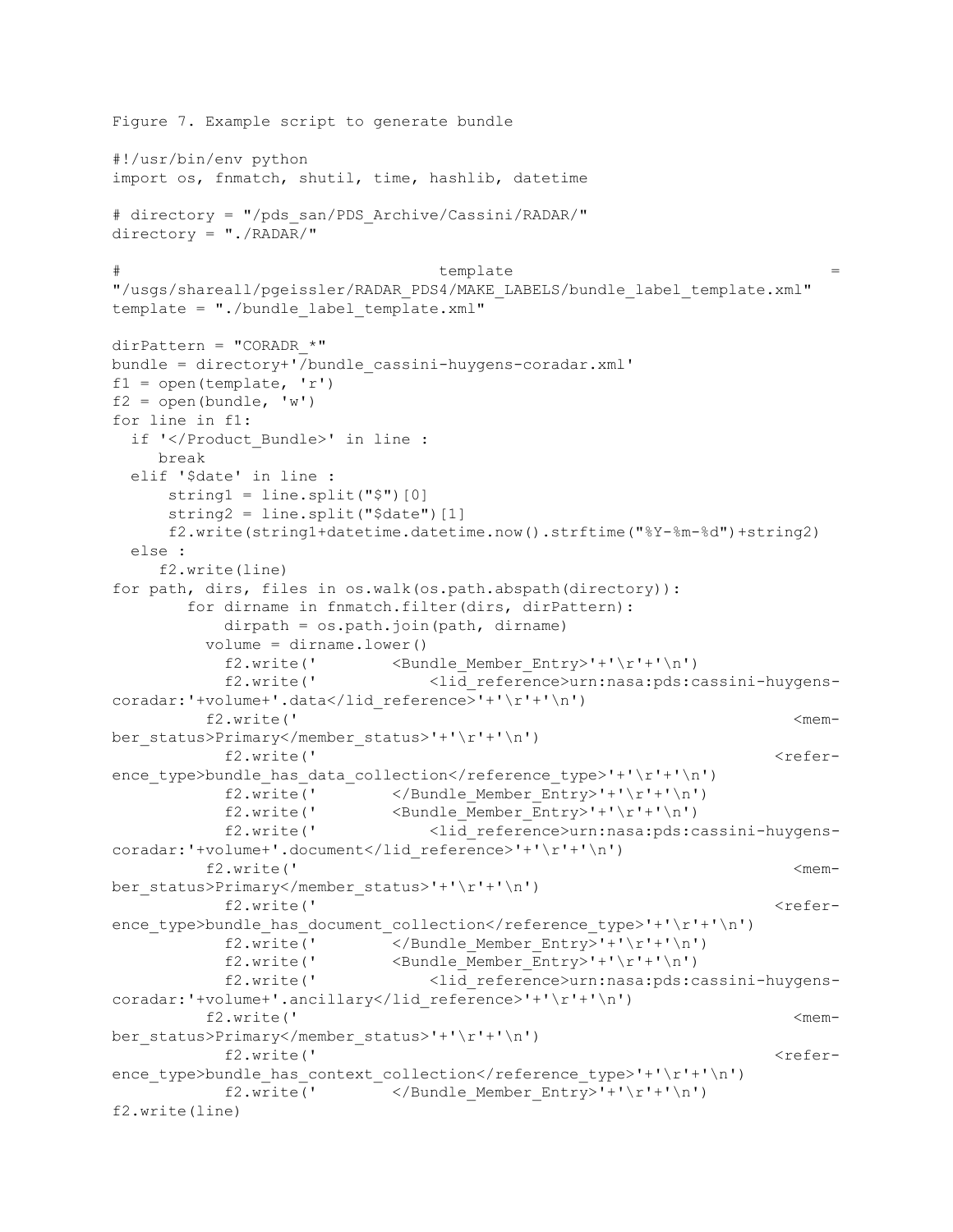f1.close() f2.close()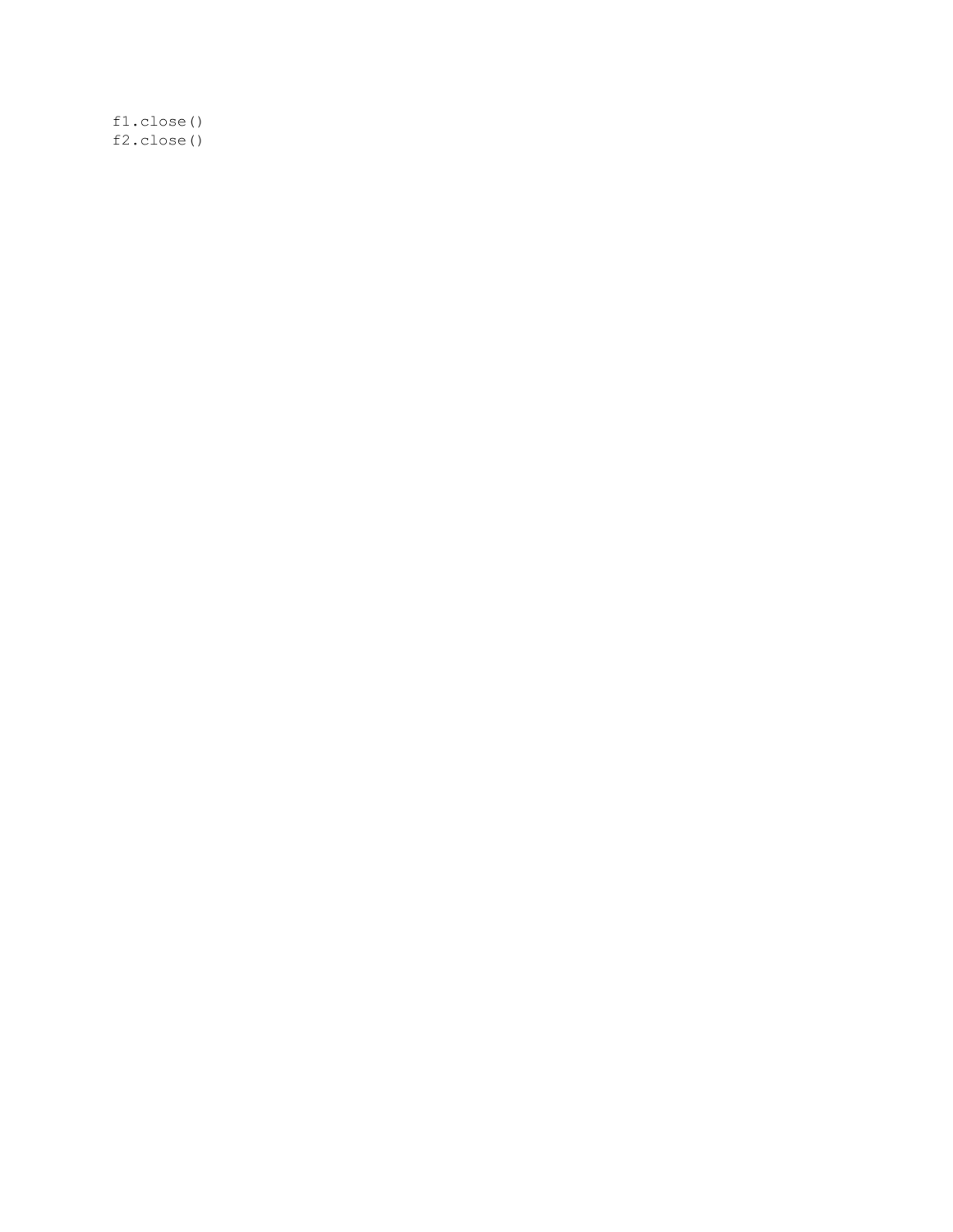# **Figure 8. Example bundle template**

```
<?xml version="1.0" encoding="UTF-8"?>
<?xml-model href="http://pds.nasa.gov/pds4/pds/v1/PDS4_PDS_1D00.sch" sche-
matypens="http://purl.oclc.org/dsdl/schematron"?>
<Product_Bundle xmlns="http://pds.nasa.gov/pds4/pds/v1"
     xmlns:pds="http://pds.nasa.gov/pds4/pds/v1"
     xmlns:xsi="http://www.w3.org/2001/XMLSchema-instance"
     xsi:schemaLocation="http://pds.nasa.gov/pds4/pds/v1 
http://pds.nasa.gov/pds4/pds/v1/PDS4_PDS_1D00.xsd">
     <Identification_Area>
         <logical_identifier>urn:nasa:pds:cassini-huygens-
coradar</logical_identifier>
       <version_id>1.0</version_id>
         <title>Cassini RADAR Data Archive</title>
         <information_model_version>1.13.0.0</information_model_version> 
         <product_class>Product_Bundle</product_class>
         <Citation_Information> 
             <author_list>Elachi, C.; Allison, M. D.; Borgarelli, L.; Encrenaz,
P.; Im, E.; Janssen, M. A.; Johnson, W. T. K.; Kirk, R. L.; Lorenz, R. D.; 
Lunine, J. I.; Muhleman, D. O.; Ostro, S. J.; Picardi, G.; Posa, F.; Rapley, 
C. G.; Roth, L. E.; Seu, R.; Soderblom, L. A.; Vetrella, S.; Wall, S. D. Wood,
C. A.; Zebker, H. A.</author list>
             <publication_year>2004</publication_year>
             <description>
                 Title: "Radar: The Cassini Titan Radar Mapper"
                 Publication: The Cassini-Huygens Mission, by Russell, Christo-
pher T., ISBN 978-1-4020-3147-2. Kluwer Academic Publishers, 2004, p. 71
                 DOI: 10.1007/1-4020-3874-7_2
                 Abstract: The Cassini RADAR instrument is a multimode 13.8 GHz
multiple-beam sensor that can operate as a synthetic-aperture radar (SAR) im-
ager, altimeter, scatterometer, and radiometer. The principal objective of the
RADAR is to map the surface of Titan. This will be done in the imaging, scat-
terometer, and radiometer modes. The RADAR altimeter data will provide infor-
mation on relative elevations in selected areas. Surfaces of the Saturn's icy 
satellites will be explored utilizing the RADAR radiometer and scatterometer 
modes. Saturn's atmosphere and rings will be probed in the radiometer mode on-
ly. The instrument is a joint development by JPL/NASA and ASI. The RADAR de-
sign features significant autonomy and data compression capabilities. It is 
expected that the instrument will detect surfaces with backscatter coefficient
as low as -40 dB.
             </description>
        </Citation_Information>
         <Modification_History>
             <Modification_Detail>
                 <modification_date>$date</modification_date>
                 <version_id>1.0</version_id>
                 <description>
                     conversion of PDS3 CO RADAR archive to comply with PDS4 
Information Model
```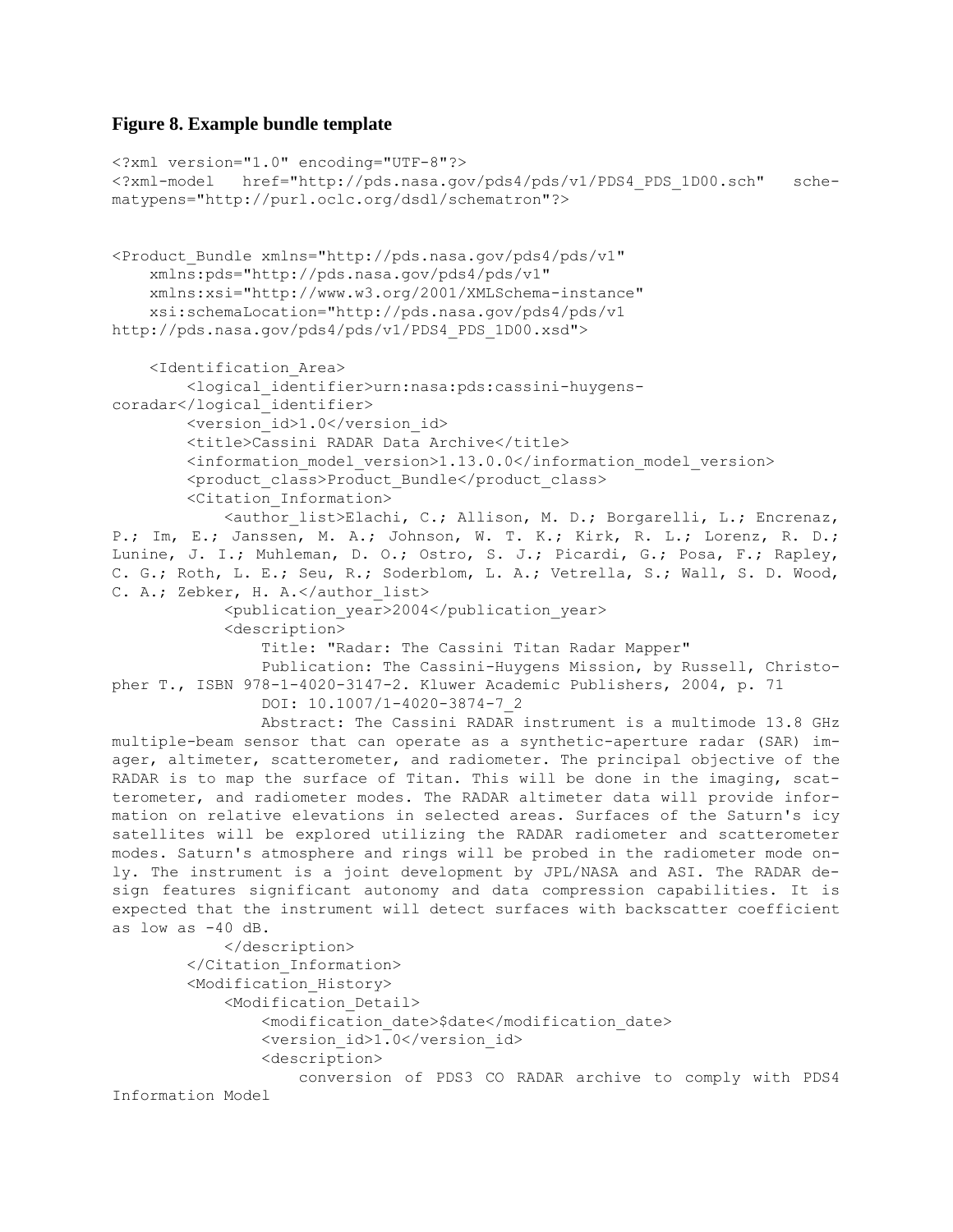```
 </description>
             </Modification_Detail>
         </Modification_History>
     </Identification_Area>
     <Reference_List>
         <Internal_Reference>
<lid_reference>urn:nasa:pds:context:node:node.imaging</lid_reference>
            <reference_type>bundle_to_associate</reference_type>
         </Internal_Reference>
         <Internal_Reference>
             <lid_reference>urn:nasa:pds:context:investigation:mission.cassini-
huygens</lid_reference>
            <reference type>bundle to investigation</reference type>
         </Internal_Reference>
     </Reference_List>
     <Bundle>
        <bundle_type>Archive</bundle_type>
```

```
</Product_Bundle>
```
</Bundle>